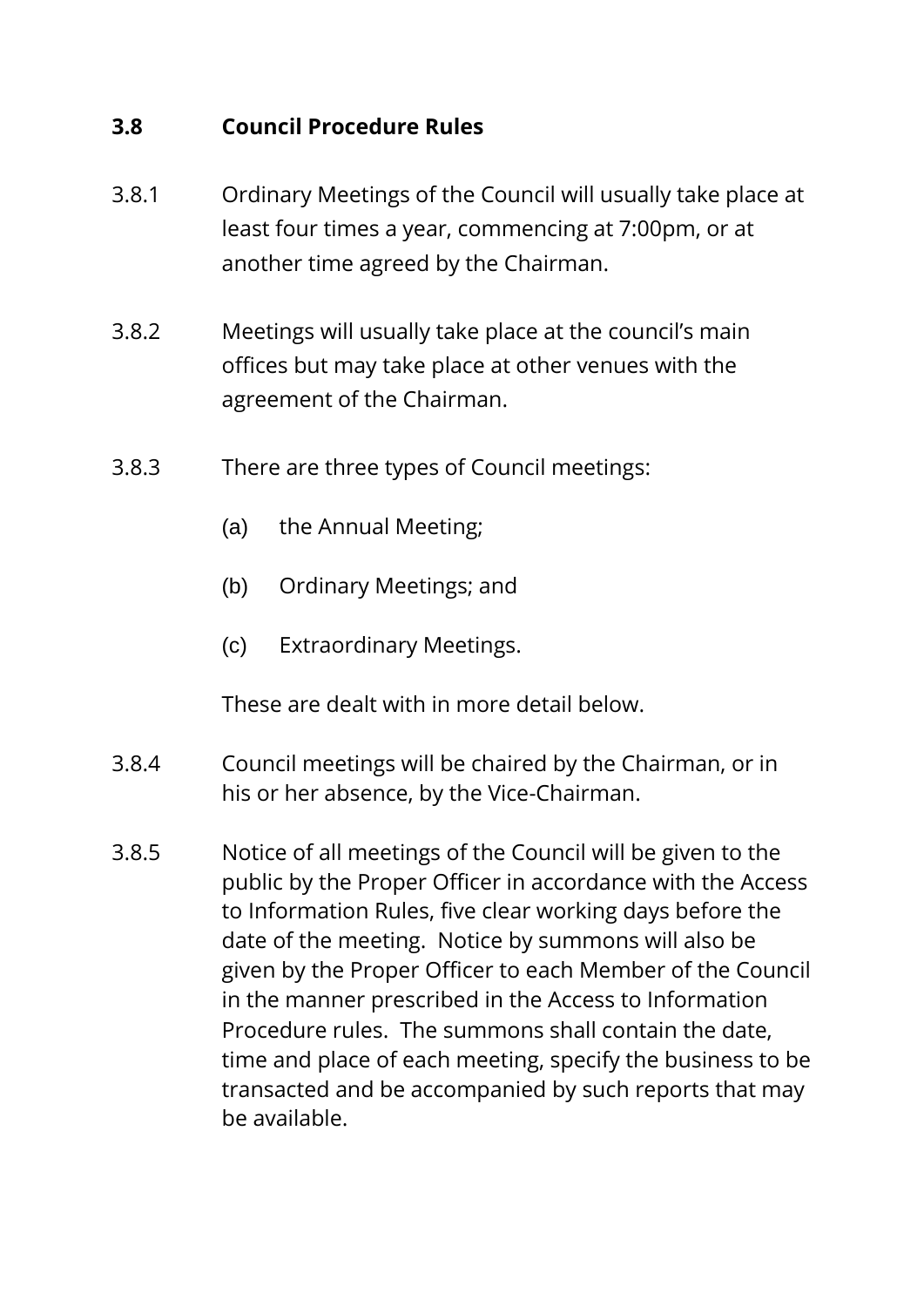- 3.8.6 The Proper Officer is authorised to cancel a meeting where the agenda has already been issued if it is considered expedient. Before exercising this authority, the Proper Officer will consult with the Chairman and the Leader of the Council. Any outstanding business will be held over to the next Ordinary Meeting or an Extraordinary Meeting on a date to be arranged.
- 3.8.7 The council may make audio and/or visual recordings of meetings and broadcast or otherwise make them available to the public on its website or by other means.

### **3.9 Annual Meeting of the Council**

- 3.9.1 The Annual Meeting of the Council will be held:
	- (a) in a year when there is an ordinary election of councillors to the Council, on such a day within the 21 days immediately following the day of retirement of the outgoing councillors as the Council may fix;
	- (b) in any other year, on such a day in the month of March, April or May as the Council may fix; and
	- (c) at such hour as the Council may fix.
- 3.9.2 At the Annual Meeting, the Council will:
	- (a) elect a person to preside if the retiring Chairman and Vice Chairman are not present;
	- (b) elect the Chairman for the ensuing year;
	- (c) appoint the Vice Chairman of council for the ensuing year;
	- (d) approve the minutes of the last meeting;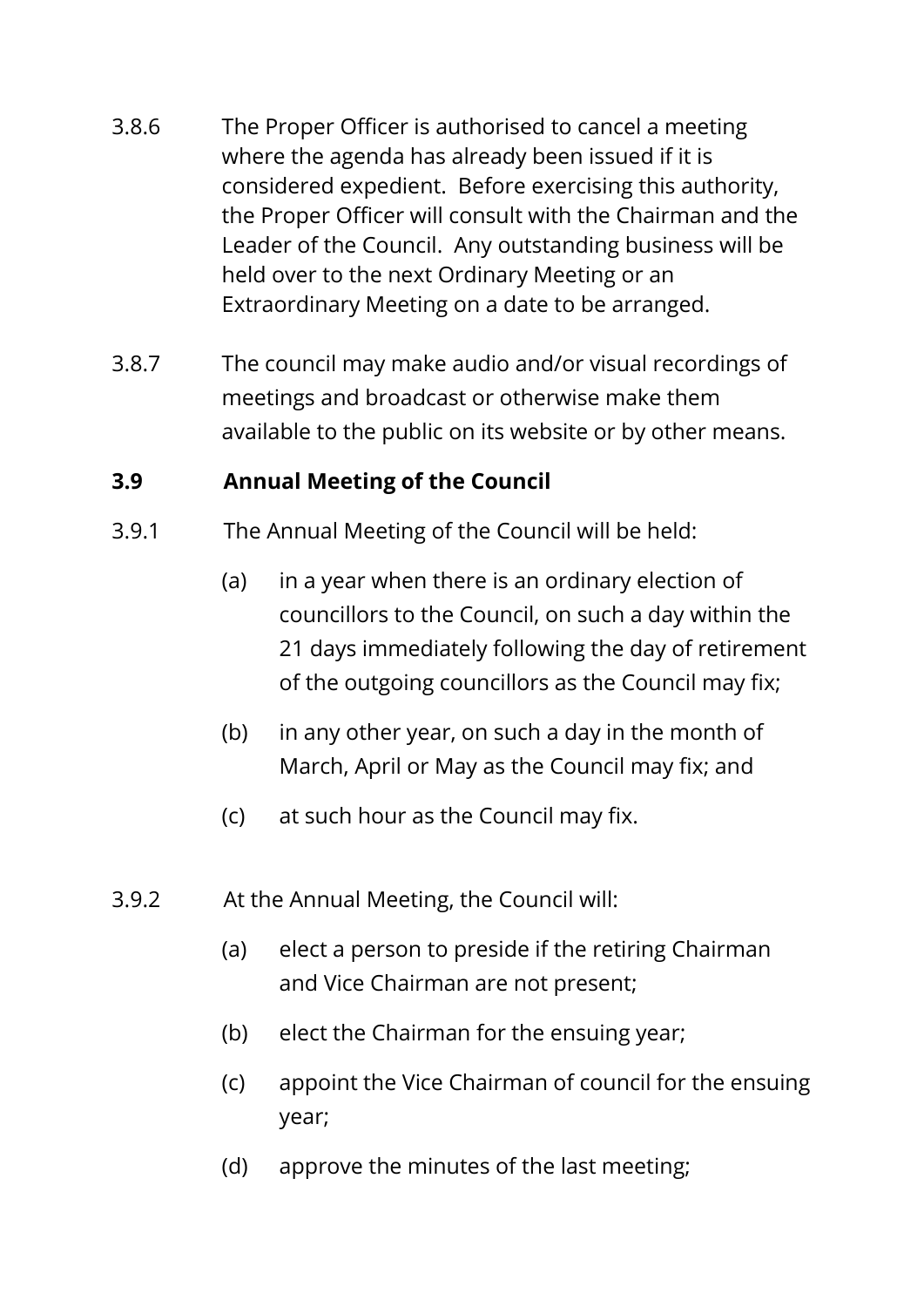- (e) receive any announcements from the Chairman; and/or Head of Paid Service;
- (f) receive any announcements from the Officer advising the Chairman including apologies for absence;
- (g) elect the Leader at the post-election annual meeting;
- (h) if necessary, be told by the Leader about the composition and constitution of the Executive for the ensuing year, and the names of Members chosen to be Executive Members;
- (i) determine the Council's Committee structure and Chairmen/membership;
- (j) determine arrangements for Outside Bodies and receive annual updates on outside body activities;
- (k) appoint at least one scrutiny Committee, a Committee to carry out the functions of a Standards Committee and such other Committees as the Council considers appropriate to deal with matters which are neither reserved to the Council nor are executive functions;
- (l) agree the scheme of delegation;
- (m) approve a programme of Ordinary Meetings of the Council for the year; and
- (n) consider any business set out in the notice convening the meeting.
- 3.9.3 Selection of Members on Committees and Outside Bodies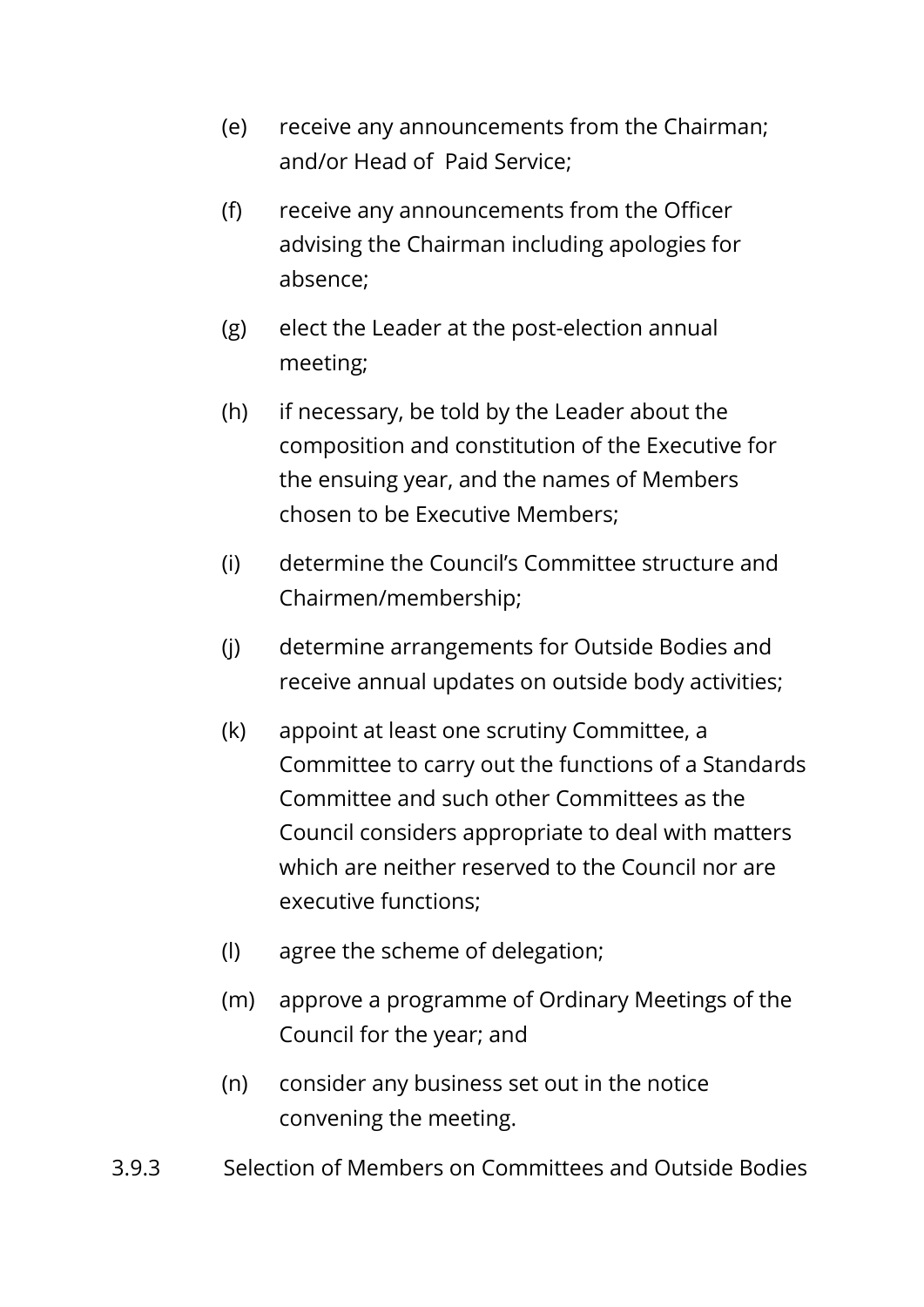At the annual meeting, the Council meeting will:

- (a) decide which Committees to establish for the Civic Year;
- (b) decide the size and terms of reference for those Committees;
- (c) decide the allocation of seats and substitutes to political groups in accordance with the political balance rules;
- (d) receive, or arrange the delegation of, nominations of Members to serve on each Committee and any outside body for which a new appointment or reappointment is required.

#### **3.10 Ordinary Meetings**

- 3.10.1 Ordinary Meetings of the Council will usually take place at 7.00 pm, or at any other time agreed by the Chairman, in accordance with the programme previously approved by the Council.
- 3.10.2 The order of business at every Ordinary Meeting of the Council will include:
	- (a) electing a person to preside if the Chairman and Vice Chairman are not present;
	- (b) dealing with any business required by law to be dealt with first;
	- (c) confirming as a correct record and signing the minutes of the last meeting of the Council, except that minutes of the annual or Extraordinary Meeting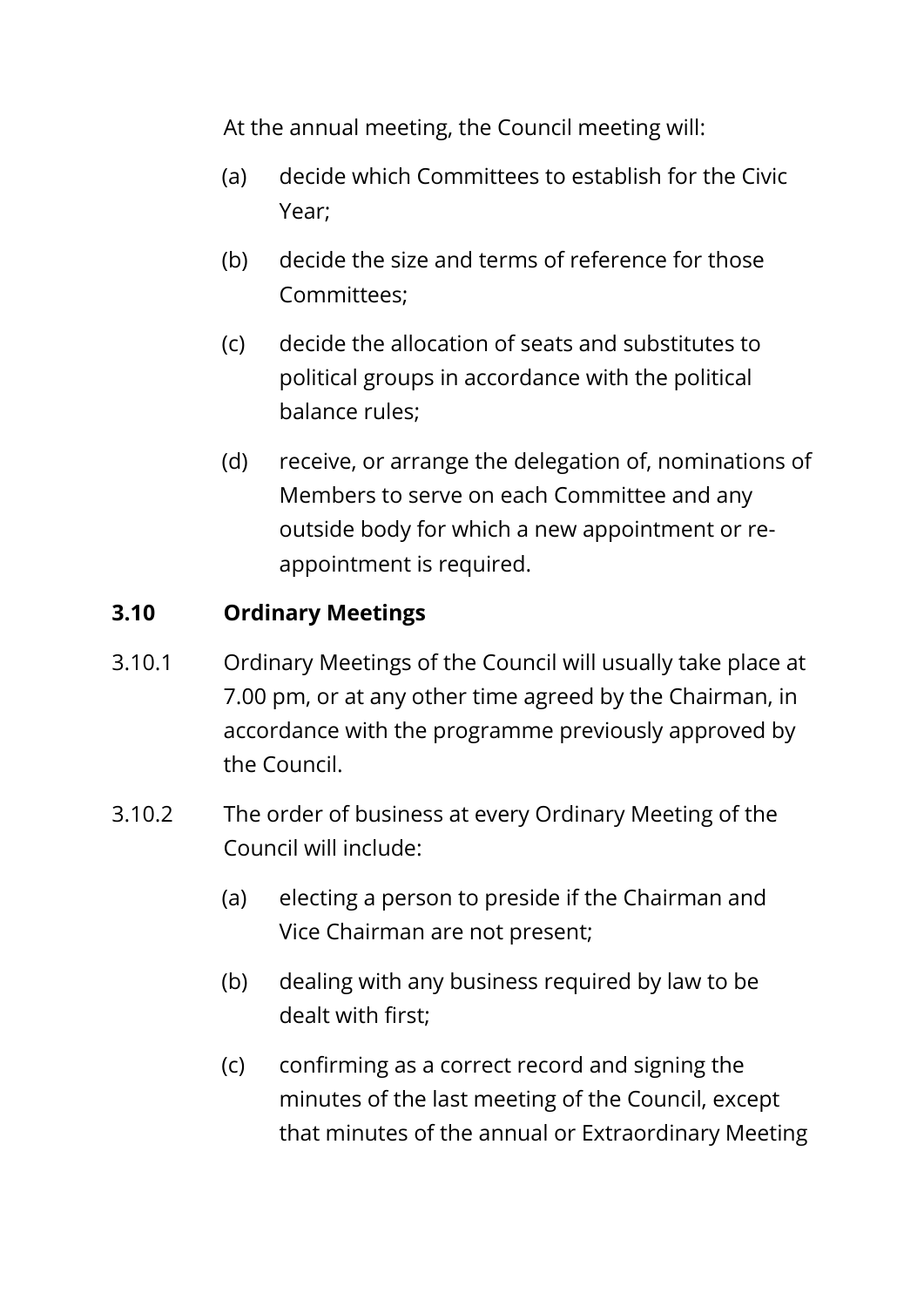will be submitted for confirmation to the next Ordinary Meeting of Council;

- (d) the Chairman's announcements;
- (e) the Leader's announcements;
- (f) any announcements from the Officer advising the Chairman (including apologies for absence);
- (g) receiving any declarations of interests from Members;
- (h) receiving any petitions in accordance with the Petition Scheme at paragraph 3.17 to these rules;
- (i) receiving and answering questions from members of the public in accordance with paragraph 3.18 below;
- (j) receiving and answering questions on notice from Members in accordance with paragraph 3.19 below;
- (k) dealing with any business remaining from the last Council meeting in accordance with paragraph 3.16;
- (l) receiving reports from the Executive and from the Council's scrutiny and other Committees and receiving questions and answers on any of those reports;
- (m) receiving reports, questions and answers on the business of joint arrangements and external organisations as appropriate;
- (n) considering any motions under paragraph 3.20 in the order in which they are received;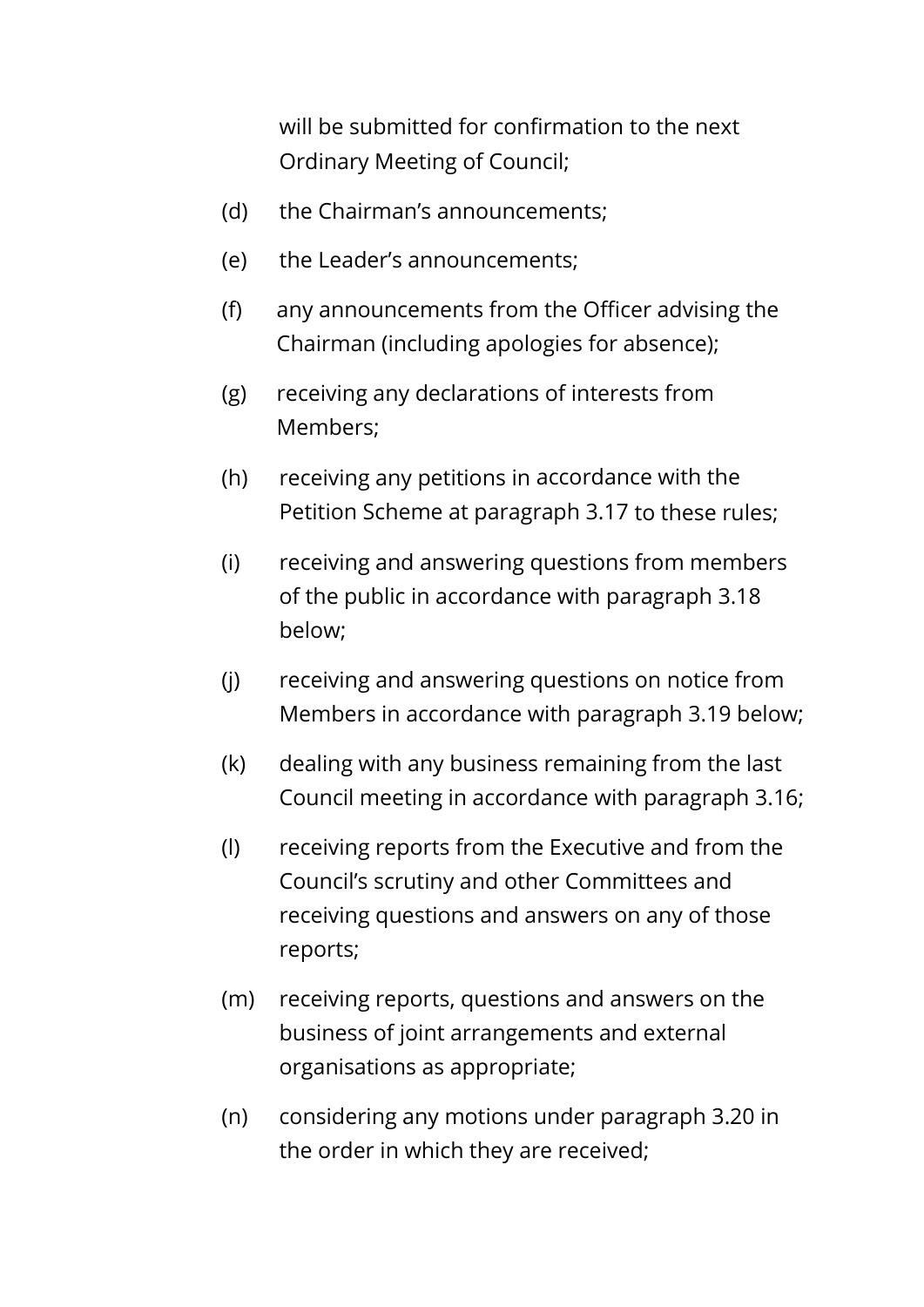- (o) considering any other business specified in the summons to the meeting.
- 3.10.3 The order of business (except for items (a), (b) and (c) of paragraph 3.10.2 of these Rules) may be changed:
	- (a) before or at a meeting, as the Chairman sees fit; or
	- (b) by a resolution of the meeting passed on a motion under paragraph 3.21.

## **3.11 Extraordinary Meetings**

- 3.11.1 An Extraordinary Meeting is one that is additional to the scheduled Ordinary Meetings and is called to deal with matters that cannot conveniently be dealt with at one of those meetings. An Extraordinary Meeting will be called for specific purposes. Those listed below may request the Chief Executive to call extraordinary Council meetings in addition to Ordinary Meetings:
	- (a) the Council, by resolution;
	- (b) the Chairman of the Council;
	- (c) the Monitoring Officer;
	- (d) the Section 151 Officer; and
	- (e) in accordance with paragraph 3 of Schedule 12 of the Local Government Act 1972 (as amended), any five Members of the Council if they have signed a requisition presented to the Chairman of the Council and they have refused to call a meeting or has failed to call a meeting within seven days of the presentation of the requisition.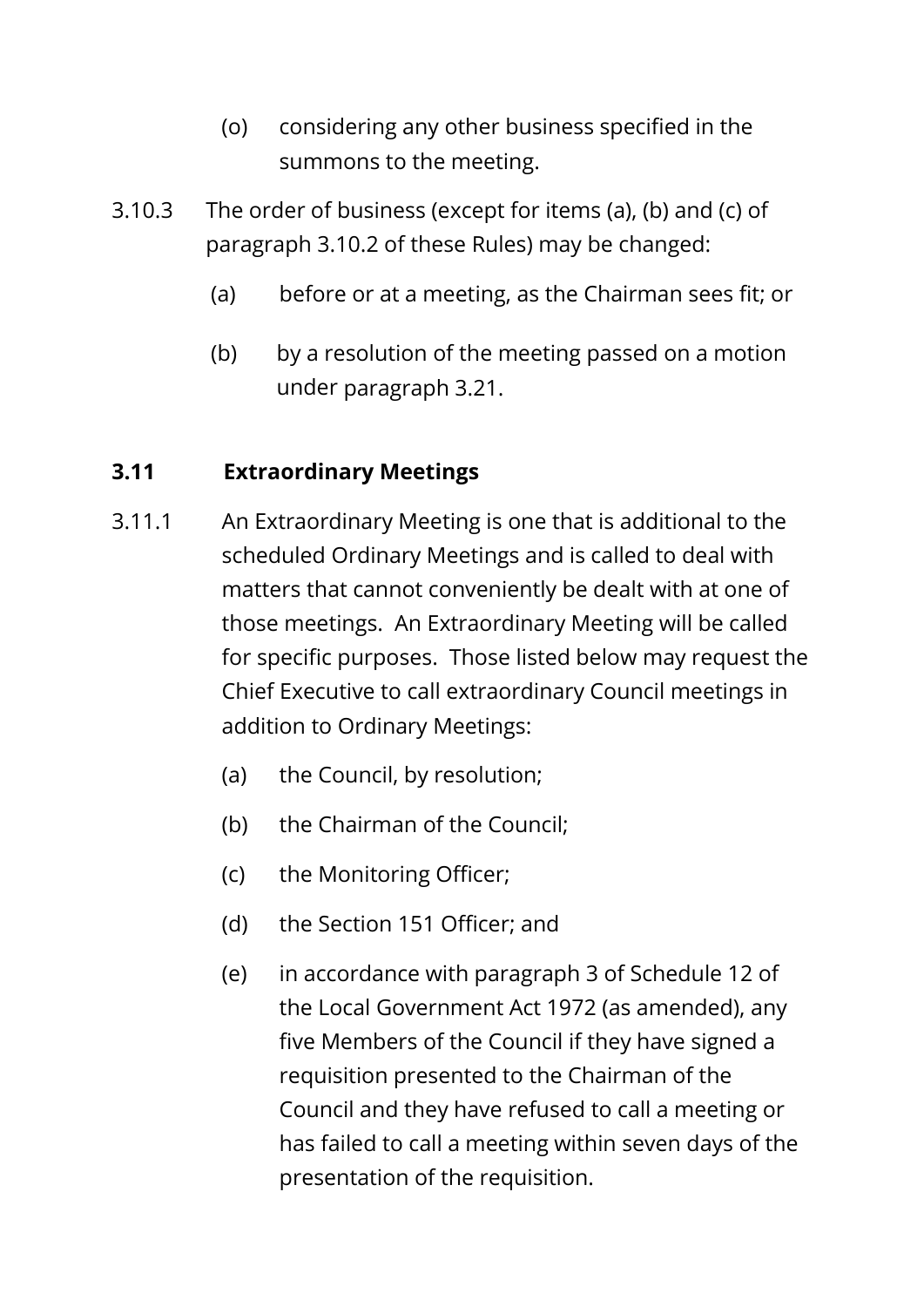- 3.11.2 Extraordinary Meetings will:
	- (a) elect a person to preside if the Chairman and Vice Chairman are not present;
	- (b) receive any declarations of interest; and
	- (c) deal with the business for which the Extraordinary Meeting was called.

## **3.12 Appointment of substitute Members of Committees and Sub-Committees**

- 3.12.1 As well as allocating seats on Committees and Sub-Committees, the Council will allocate seats in the same manner for substitute Members. Up to six named substitute Members per political group will be permitted for any Committees, joint and Sub-Committees having 10 or more Members, and up to three named substitutes per political group will be permitted for Committees, joint and Sub-Committees having fewer than 10 Members. For Committees or Sub-Committees exercising the functions of development management, licensing or appeals, only Members who have received satisfactory training to enable proper and lawful discharge of the functions may be appointed as substitutes.
- 3.12.2 In the case of Sub-Committees, the appointing committee will determine the number of substitutes and appoint them. Substitute Members must be from the same political group as the absent Member.
- 3.12.3 Substitute Members will have all the powers and duties of any ordinary Member of the Committee but will not be able to exercise any special powers or duties exercisable by the person they are substituting.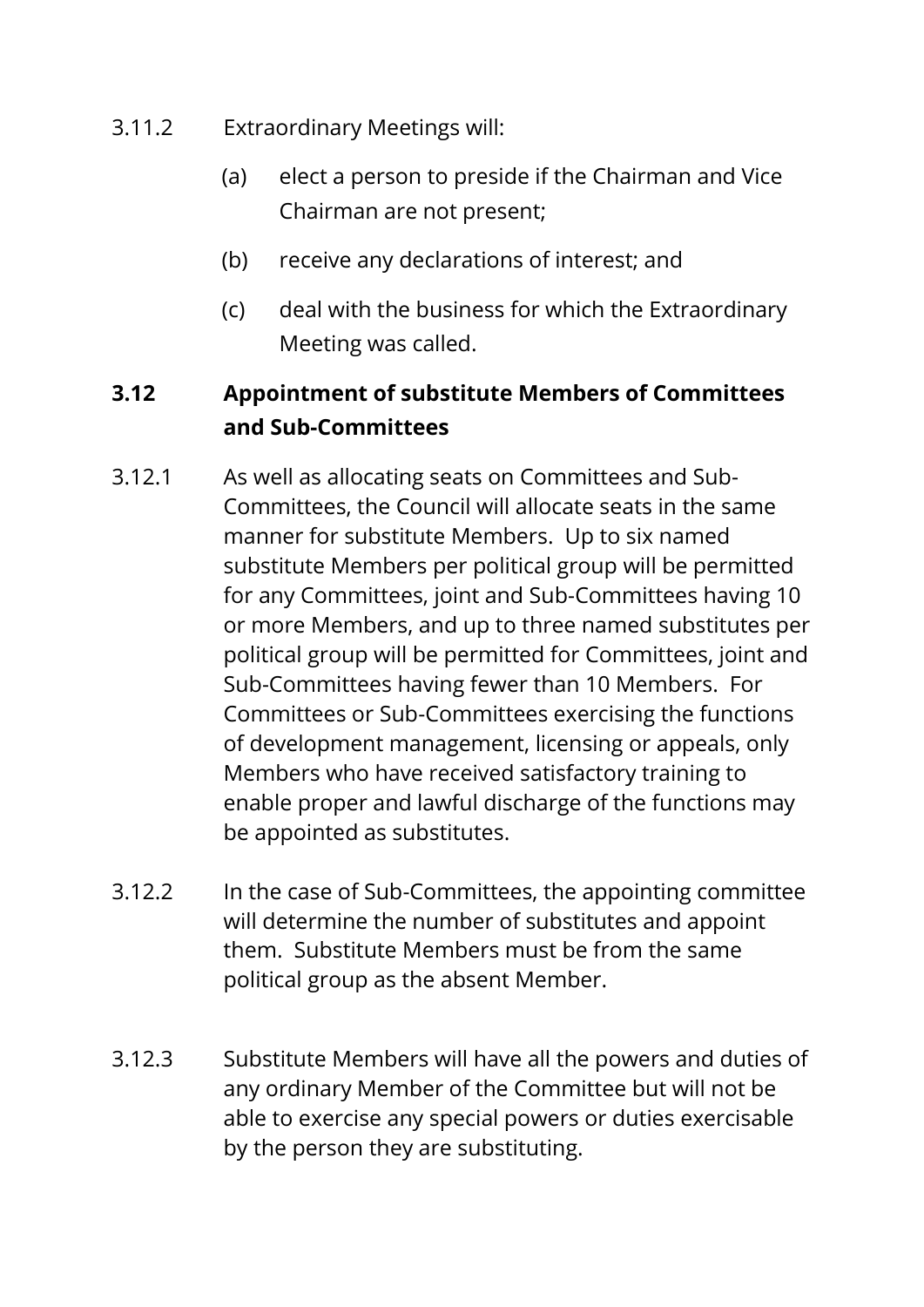- 3.12.4 Substitute Members may attend meetings in that capacity only:
	- (a) to take the place of the ordinary Member for whom they are the designated substitute;
	- (b) where the ordinary Member will be absent for the whole of the meeting; and
	- (c) after notifying the Proper Officer by 12 midday on the day of the meeting of the intended substitution. This does not apply to the Development Management Committee where the required notification must be either to the Committee Chairman or to the Executive Member whose portfolio includes Development Management who, in turn, will notify the Head of Legal and Democratic Services at least seven hours before commencement of the Development Management Committee meeting. The duration of the substitution shall form part of the notification.
- 3.12.5 The Head of Legal and Democratic Services shall change the standing membership of Committees and joint Committees in accordance with the wishes of the political groups to whom seats on these Committees have been allocated.

### **3.13 Notice of and summons to meetings**

3.13.1 The Proper Officer will give notice to the public of the time and place of any meeting in accordance with the Access to Information Rules. At least five Clear Days before a meeting, the Proper Officer will send a summons which will give the date, time and place of each meeting and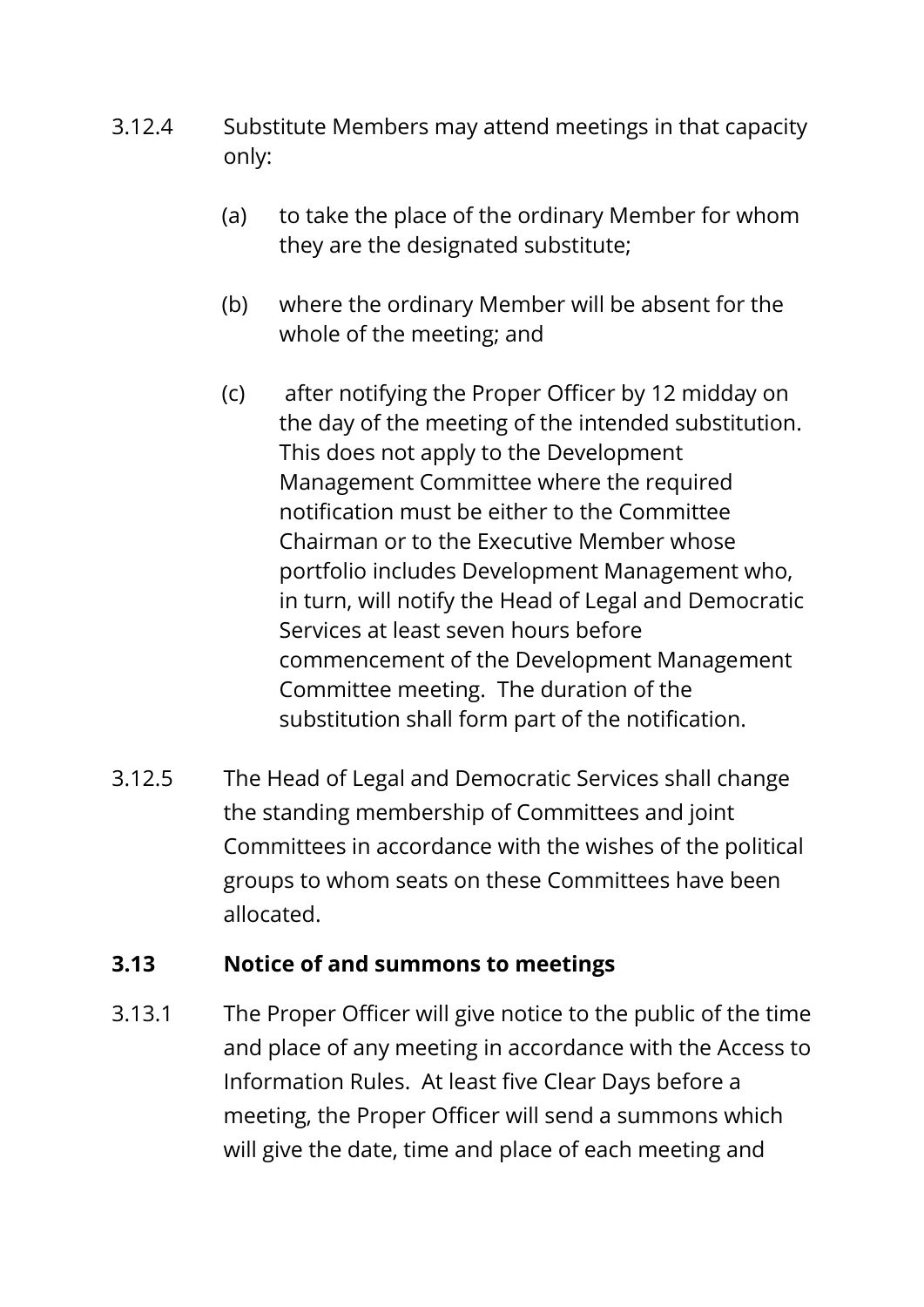specify the business to be transacted, and will be accompanied by such reports as are available.

### **3.14 Chairman of the meeting**

3.14.1 The person presiding at the meeting may exercise any power or duty of the Chairman. Where these rules apply to Committee and Sub-Committee meetings, references to the Chairman also include the Chairman of Committees and Sub-Committees.

## **3.15 Quorum**

3.15.1 For Council, the Quorum of a meeting will be one quarter of the whole number of Members. For Committees, joint and Sub-Committees, the Quorum shall be one third of the membership of that body. During any meeting, if the Chairman counts the number of Members present and declares there is not a Quorum present, then the meeting will adjourn immediately. Remaining business will be considered at a time and date fixed by the Chairman. If they do not fix a date, the remaining business will be considered at the next Ordinary Meeting.

### **3.16 Duration of meeting**

3.16.1 Unless the majority of Members present vote for the meeting to continue, any meeting that has lasted until 10.00 p.m. will adjourn on completion of the item being considered. Remaining business will be considered at a time and date fixed by the Chairman. If they do not fix a date, the remaining business will be considered at the next Ordinary Meeting.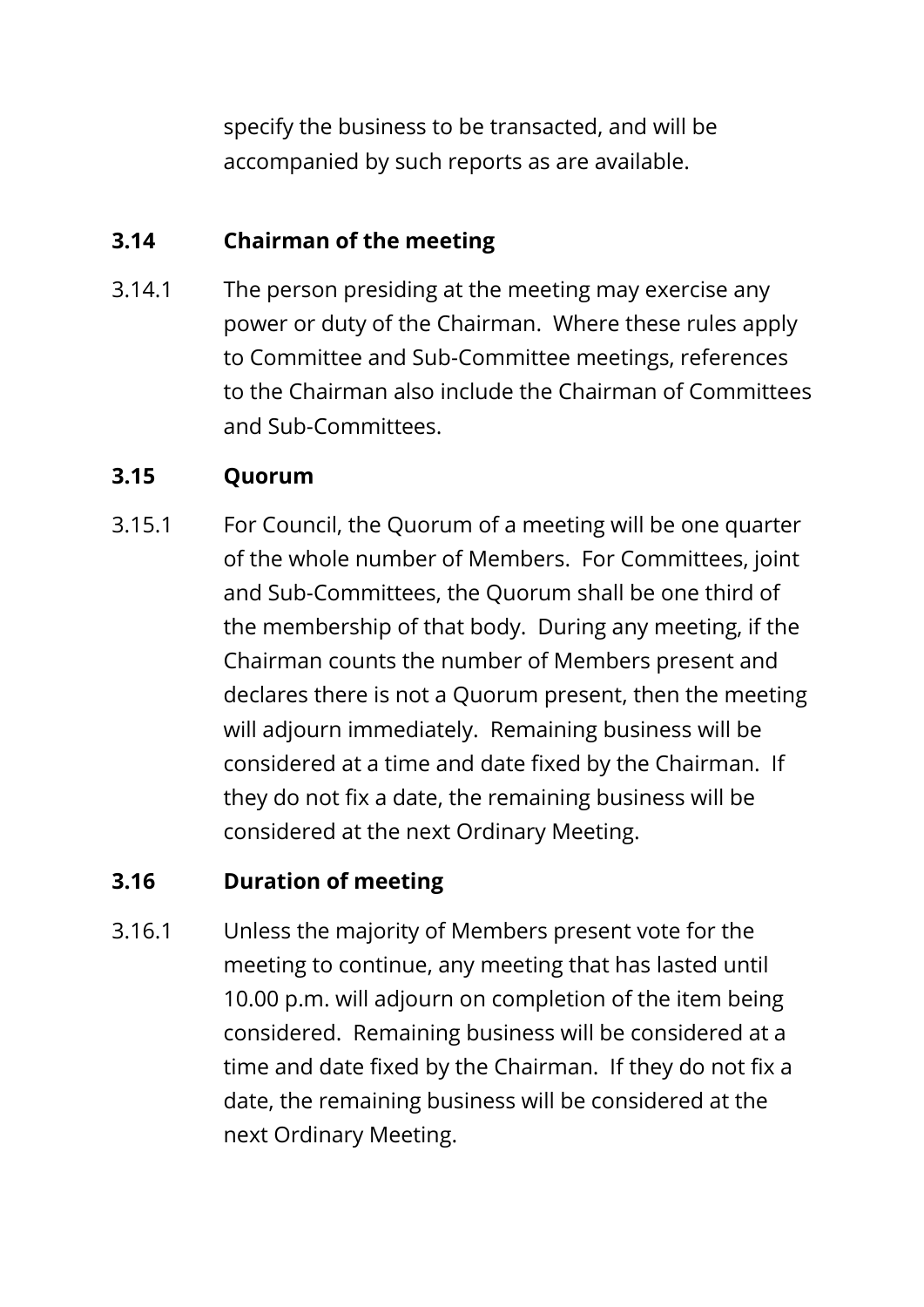## **3.17 Petitions**

- 3.17.1 The Council operates a petitions scheme details of which can be found at:<https://www.eastherts.gov.uk/petitions>
- 3.17.2 A document submitted by a Member or members of the public shall be identified as a petition where it is a formal written request signed by many people appealing to the authority in respect of a particular cause in the authority's remit. Petitions may be submitted in paper form or online.
- 3.17.3 Petitions with 150 signatures or more will be presented to the next Ordinary Meeting of the Council. Petitions must be submitted by midday, three working days before the Council meeting.
- 3.17.4 Lead petitioners shall be invited to address the Council for up to three minutes after which a response shall be given by the relevant Executive Member outlining how the council intends to deal with the petition. Local Ward Members may also speak on the subject of the petition.
- 3.17.5 Petitions with 50 149 signatures will be referred to the relevant Executive Member to provide a written response.
- 3.17.6 Petitions with fewer than 50 signatures will not be accepted as valid petitions.
- 3.17.7 If the petition applies to a planning or licensing application, is a statutory petition (for example requesting a referendum on having an elected mayor), or on a matter where there is already an existing right of appeal, such as council tax banding and non-domestic rates, other procedures apply.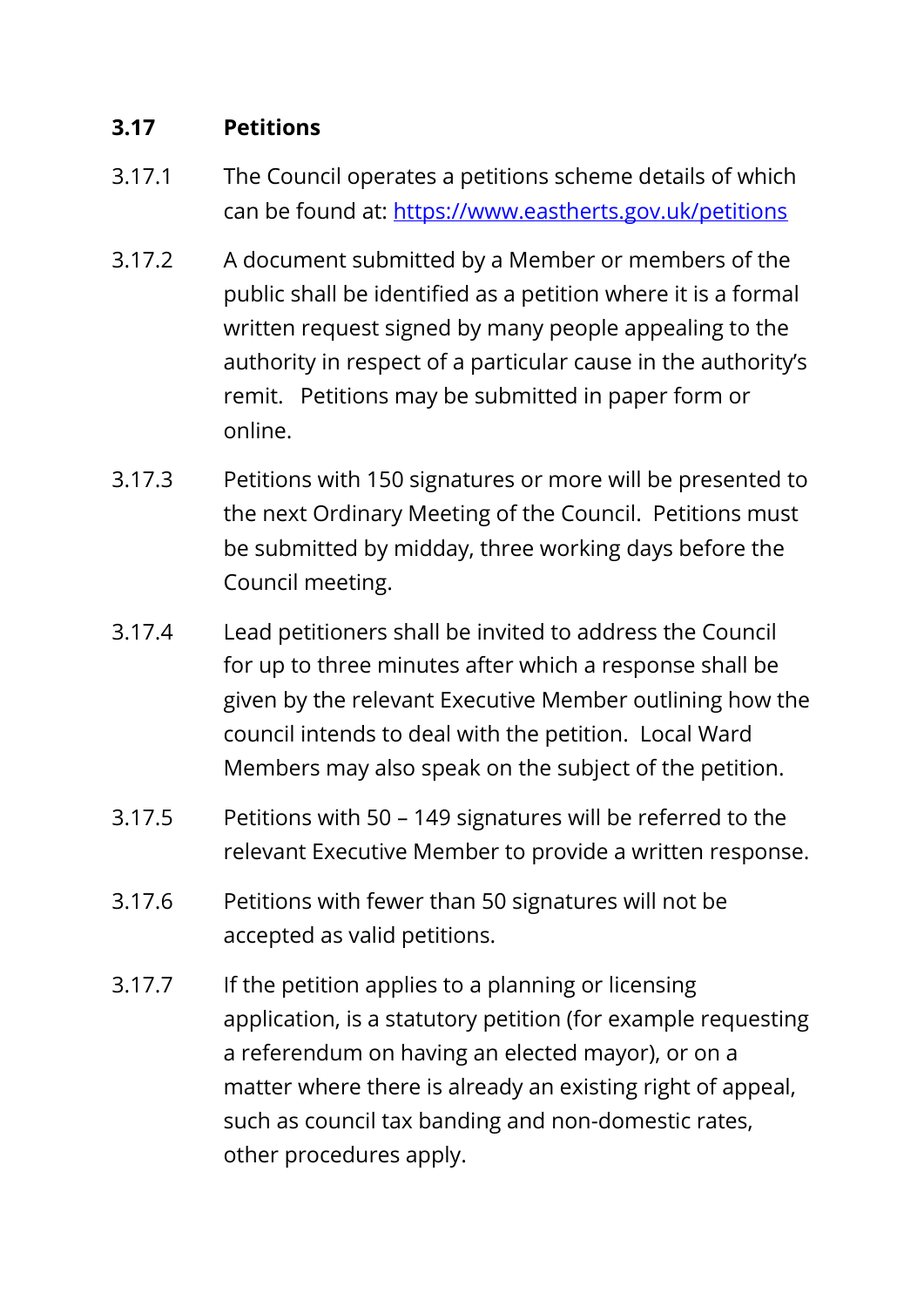- 3.17.8 Petitions submitted to the council should be accompanied by contact details, including an address, for the petition organiser and must include:
	- (a) a clear and concise statement covering the subject of the petition. It should state what action the petitioners wish the council to take; and
	- (b) the name and address and signature of any person supporting the petition.
- 3.17.9 E-petitions which are created and submitted through the council's website must follow the same guidelines as paper petitions. The petition organiser will need to provide their name, postal address and email address. The petition organiser will also need to decide how long a petition should be open for signatures.
- 3.17.10 E-petitions organised on external websites and referred to the council will also be accepted if in accordance with the above guidelines.

## **3.18 Questions by the public**

- 3.18.1 Members of the public may ask questions of the Leader and Members of the Executive at Ordinary Meetings of the Council.
- 3.18.2 Questions will be asked in the order notice of them was received, except that the Chairman may group together similar questions.
- 3.18.3 A question may only be asked if notice has been given by delivering it in writing or by electronic mail to [democratic.services@eastherts.gov.uk](mailto:democratic.services@eastherts.gov.uk) no later than midday, three working days before the meeting. Each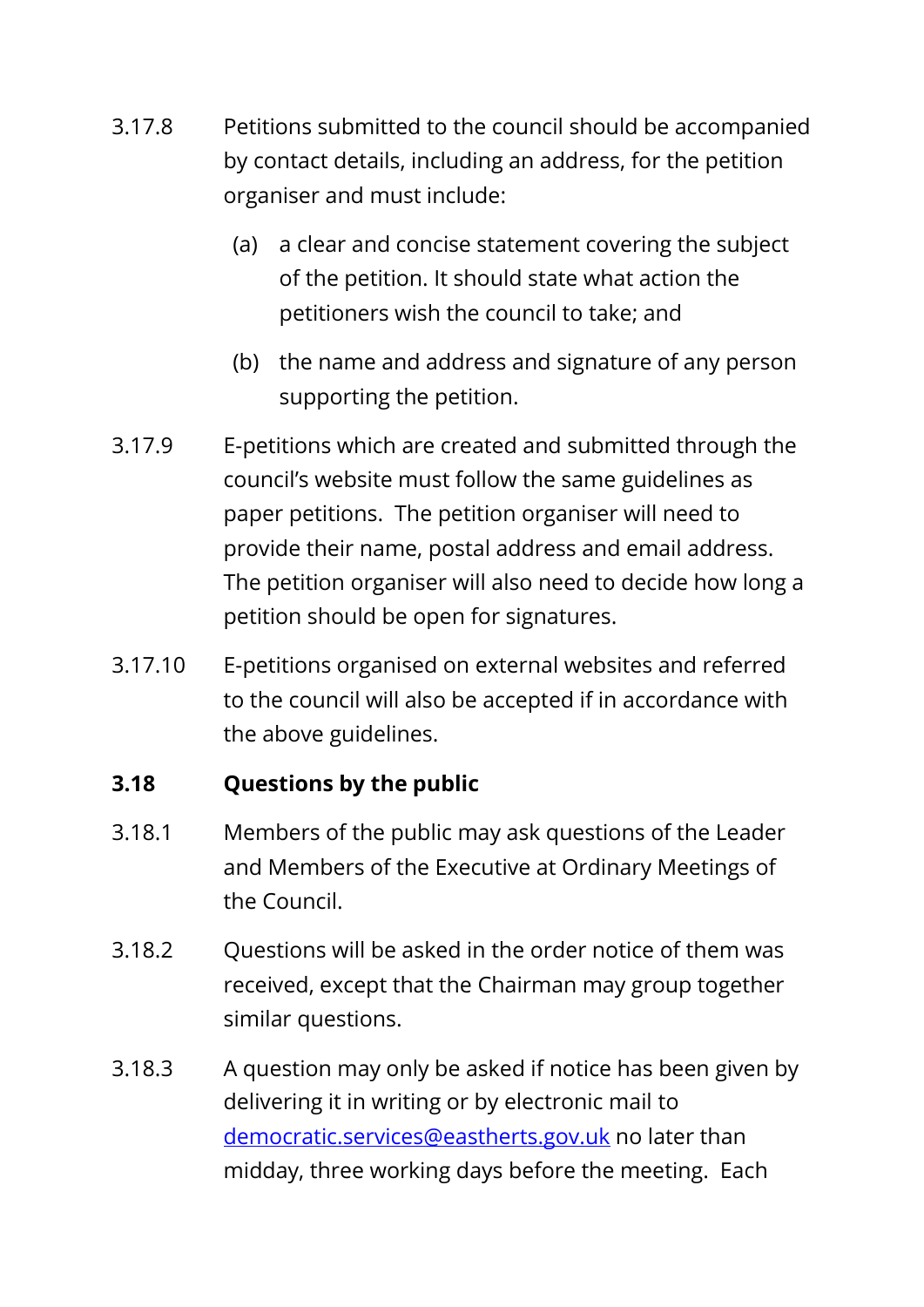question must give the name and address of the questioner and must name the Member of the Council to whom it is to be put.

- 3.18.4 At any one meeting no person may submit more than one question and no more than one such question may be asked on behalf of one organisation.
- 3.18.5 The Head of Legal and Democratic Services may reject a question if it:
	- (a) is not about a matter for which the council has a responsibility or which affects the district;
	- (b) is defamatory, frivolous or offensive;
	- (c) is substantially the same as a question which has been put at a meeting of the Council in the past six months;
	- (d) requires the disclosure of Confidential or Exempt Information; or
	- (e) contravenes the rules around the Pre-Election Period of Sensitivity, where such rules are in place from time to time.
- 3.18.6 All questions and answers given will be summarised in the minutes of the meeting.
- 3.18.7 The Chairman will invite the questioner to put the question to the Member named in the notice. If a questioner who has submitted a written question is unable to be present, or if they so elect, they may ask the Chairman to put the question on their behalf. The Chairman may ask the question on the questioner's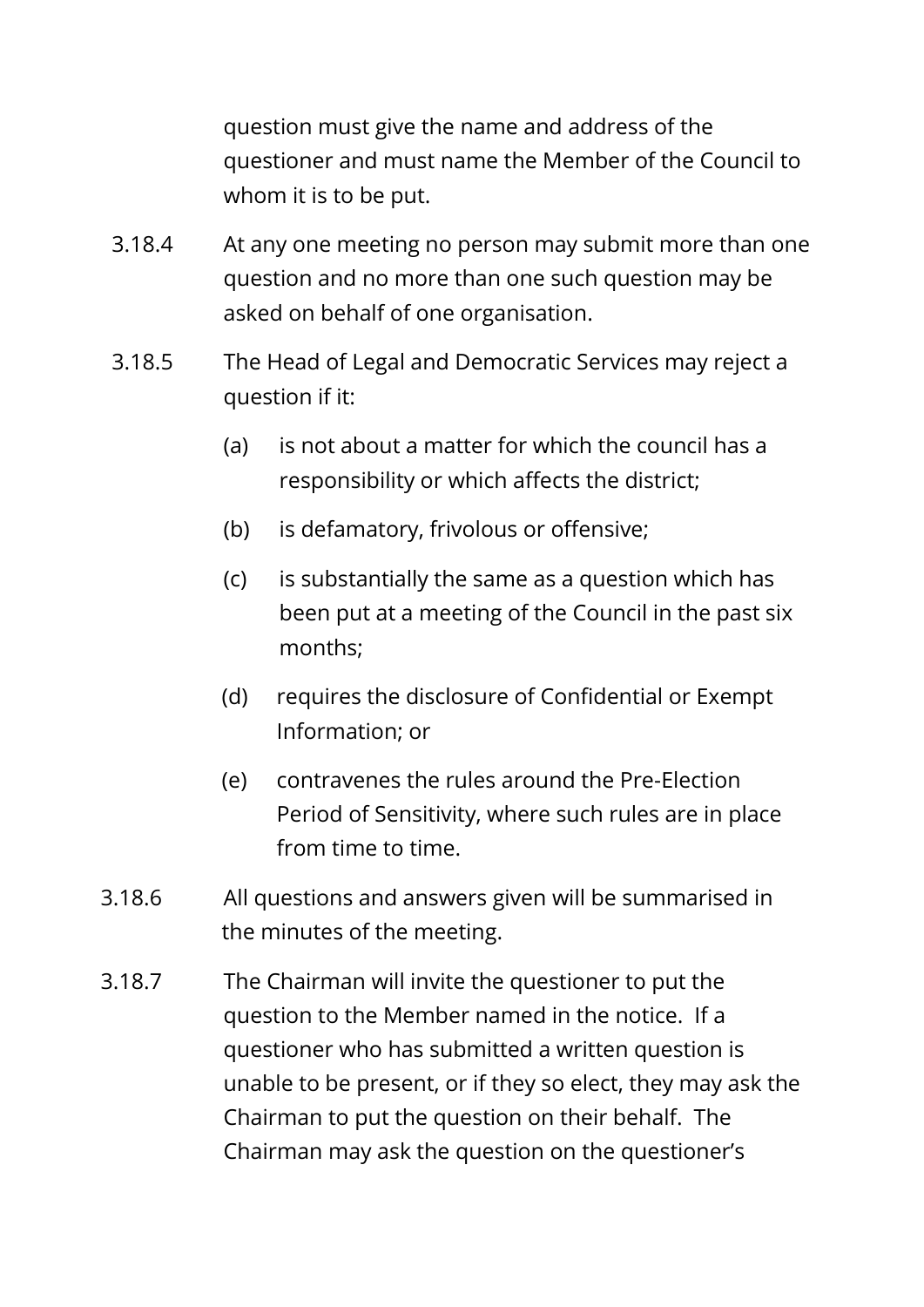behalf, indicate that a written reply will be given or decide, in the absence of the questioner, that the question will not be dealt with.

- 3.18.8 The time allowed for consideration of any questions submitted under 3.18 shall not exceed 15 minutes unless the Chairman consents to a longer period.
- 3.18.9 A questioner who has put a question in person may also put one supplementary question without notice to the Member who has replied to their original question. A supplementary question must arise directly out of the original question or the reply. The Chairman may reject a supplementary question on any of the grounds in paragraph 3.18.5 above.
- 3.18.10 Any question which cannot be dealt with during public question time, either because of lack of time or because of the non-attendance of the Member to whom it was to be put, will be dealt with by a written answer. Any answers which cannot be given during the meeting due to lack of time will also be summarised in a supplementary document to be published as soon as practical after the meeting.
- 3.18.11 Unless the Chairman decides otherwise, no discussion will take place on any question, but any Member may move that a matter raised by a question be referred to the Executive or the appropriate Committee or Sub-Committee. Once seconded, such a motion will be voted on without discussion.

### **3.19 Questions by Members**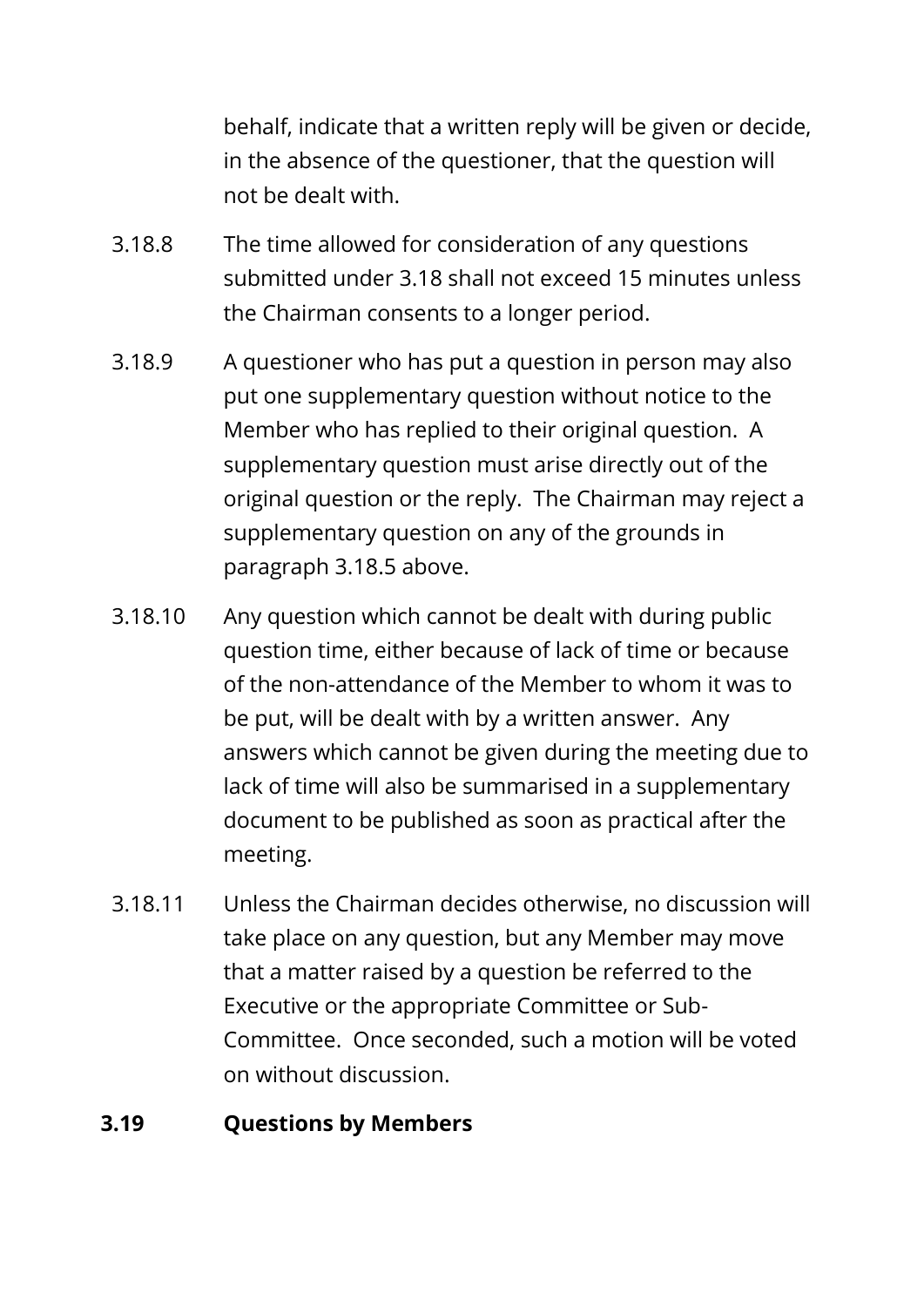- 3.19.1 A Member of the Council may ask the Leader or Chairman of a Committee any question without notice upon an item of the report of the Executive or a Committee or statement by the Leader when that item is being received or under consideration by the Council.
- 3.19.2 A Member of the Council may ask:
	- (a) the Chairman;
	- (b) the Leader;
	- (c) a Member of the Executive; or
	- (d) the Chairman of any Committee or Sub-Committee

a question on any matter in relation to which the council has powers or duties or which affects the district.

- 3.19.3 A Member of a Committee or Sub-Committee may ask the Chairman of it a question on any matter in relation to which the council has powers or duties or which affect the district and which falls within the terms of reference of that Committee or Sub-Committee.
- 3.19.4 A Member may only ask a question under paragraph 3.19.2 or 3.19.3 if either:
	- (a) they have given notice in writing of the question to the Head of Legal and Democratic Services, which has been received not later than midday, three working days before the meeting; or
	- (b) the question relates to urgent matters, they have the consent of the Chairman to whom the question is to be put and the content of the question is given to the Head of Legal and Democratic Services by midday on the day of the meeting.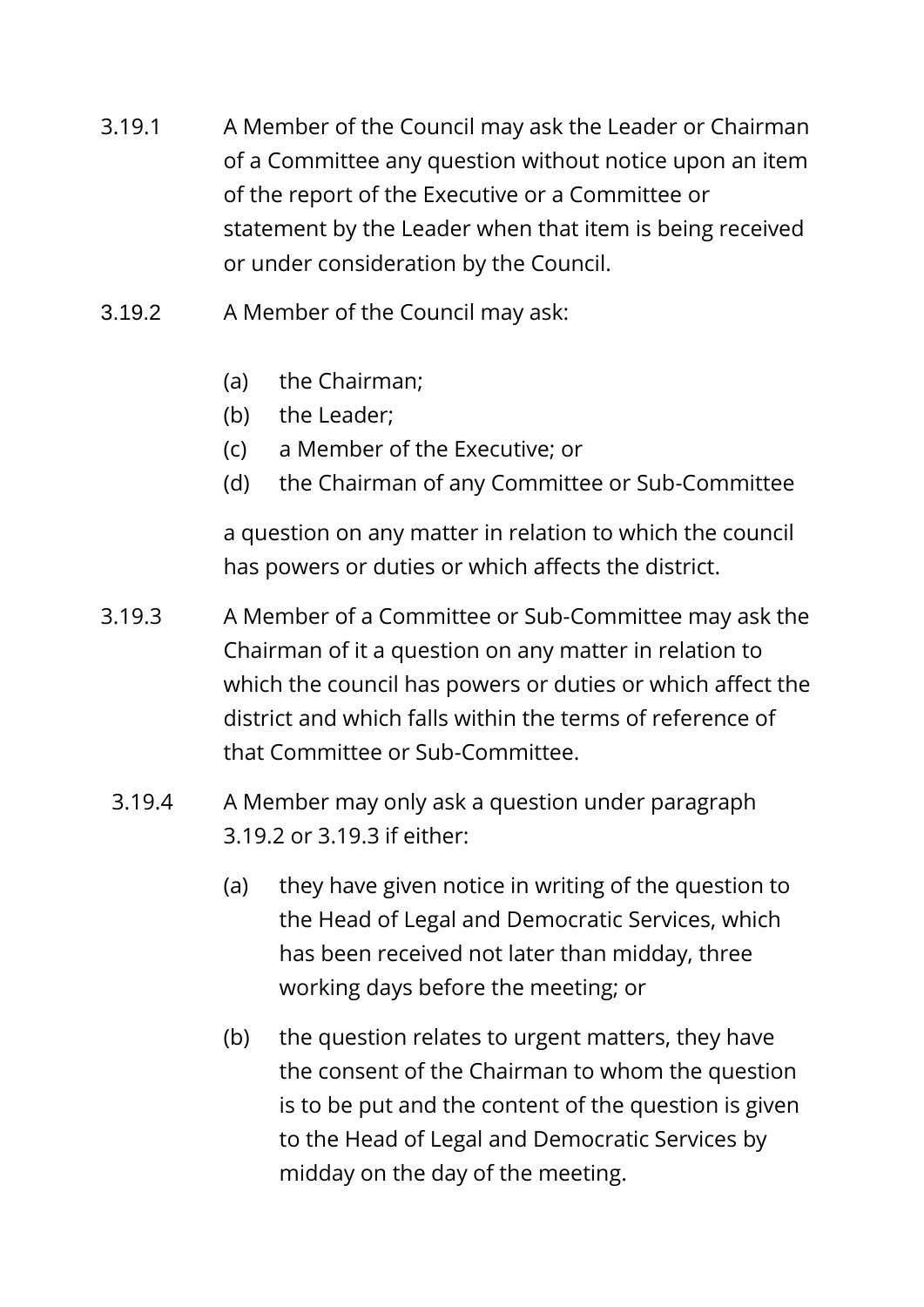- 3.19.5 Questions will be asked in the order notice of them was received, except that the Chairman may group together similar questions.
- 3.19.6 A Member may ask only two questions under 3.19.2 or 3.19.3 except with the consent of the Chairman of the Council, Committee or Sub-Committee.
- 3.19.7 A Member asking a question under 3.19.2 and 3.19.3 and a Member answering such a question shall ensure that the question and the reply is succinct.
- 3.19.8 The time allowed for consideration of any questions submitted under 3.19.2 shall not exceed 15 minutes unless the Chairman consents to a longer period.
- 3.19.9 Any remaining questions shall be responded to in writing before the next Ordinary Meeting of the Council. Any answers which cannot be given during the meeting due to lack of time will also be summarised in a supplementary document to be published as soon as practical after the meeting.
- 3.19.10 Every question on notice will be answered without discussion. The Member who is asked the question on notice may ask another Member to answer. An answer may take the form of:
	- (a) a direct oral answer;
	- (b) where the desired information is in a publication of the council or other published work, a reference to that publication;
	- (c) a written answer circulated later to the questioner; or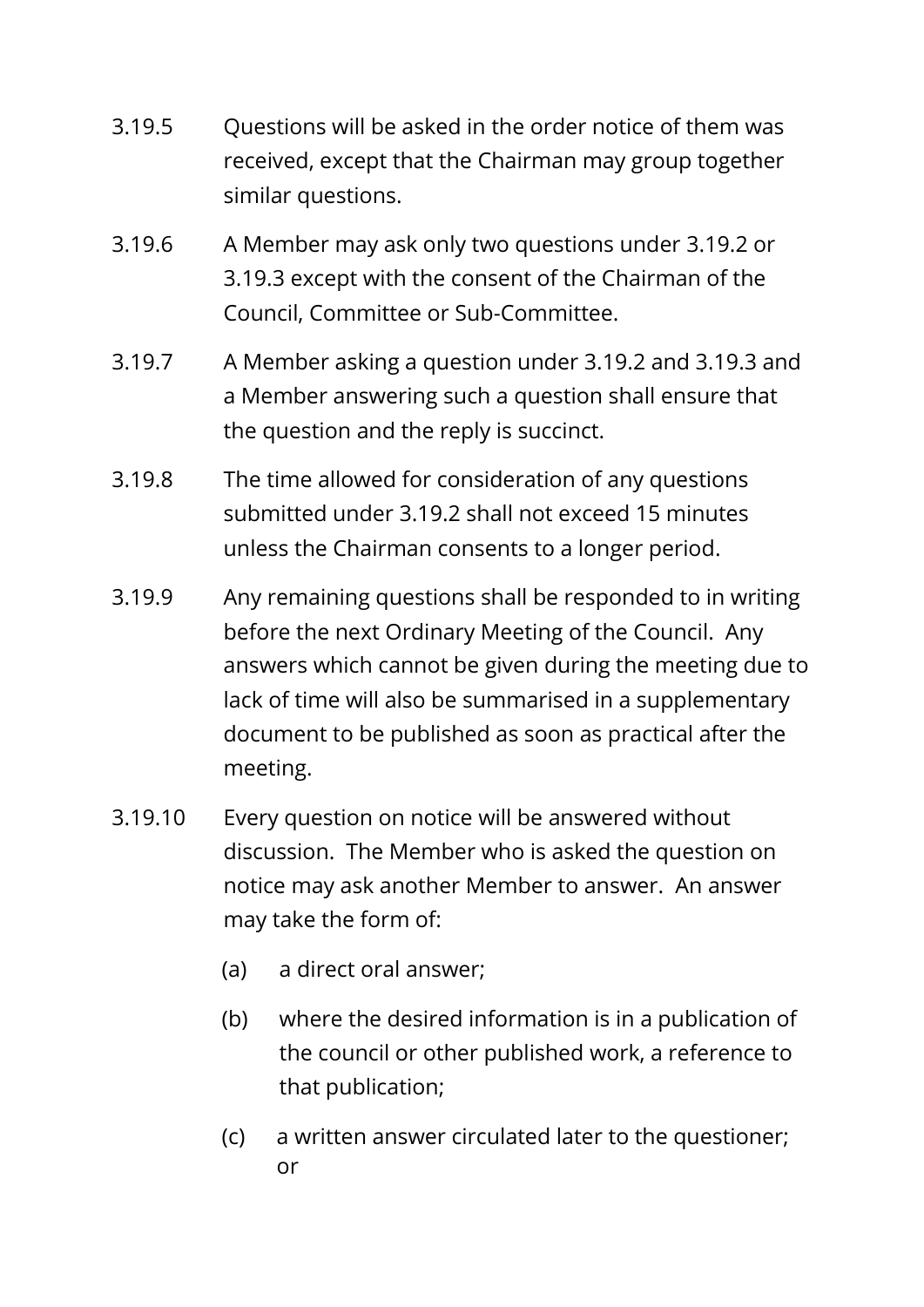- (d) a combination of any of the above
- 3.19.11 If the Member who gave notice of a question is not present at the meeting, the question shall be noted and the Member to whom the question was asked shall reply.
- 3.19.12 A Member asking a question under paragraph 3.19.2 or 3.19.3 may ask one supplementary question without notice of the Member to whom the first question was asked. The supplemental question must arise directly out of the original question or the reply. The Chairman has the right to prevent any Members from asking a protracted supplementary question or giving a protracted answer.
- 3.19.13 If the Member who gave notice of a question is not present at the meeting, there will be no supplementary question after the Member to whom the question was asked has given their response.

#### **3.20 Motions on notice**

#### 3.20.1 Notice

Except for motions which can be moved without notice under paragraph 3.21, written notice of every motion, signed by at least two Members, or if sent by email, confirmed as submitted by at least two Members, must be delivered to the Head of Legal and Democratic Services in normal office hours not later than 10.00 a.m. six clear working days (excluding the day of the meeting and day of delivery) before the next meeting of the Council. Motions on notice will be entered in a register open to public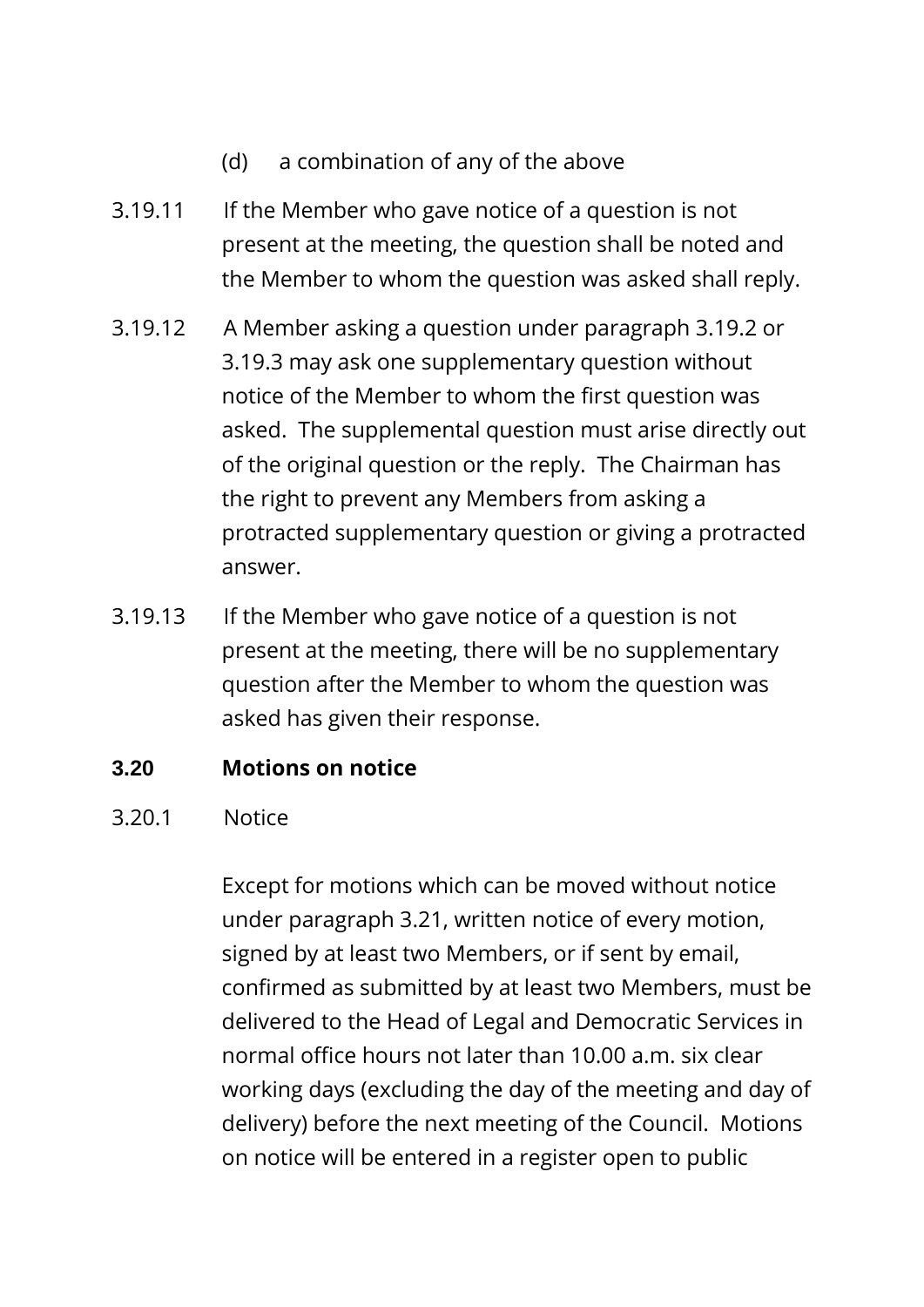inspection. The Proper Officer may, with the consent of the Chairman, refuse to accept a motion if the matter to which it relates is referred to in the Forward Plan for consideration at a later meeting or there is otherwise an intention to consider that matter at a meeting of the Council within the next three months.

3.20.2 Motion set out in agenda

Motions for which notice has been given will be listed on the agenda in the order in which notice was received, unless the Member giving notice states, in writing, that they propose to move it to a later meeting or withdraw it.

3.20.3 Scope

Motions must be about matters for which the council has a responsibility or which affect the area.

3.20.4 One motion per Member

No Member may give notice of more than one motion at any Council meeting, except with the consent of the Chairman.

3.20.5 Debate at Council

Motions that have been proposed and seconded shall then be the subject of immediate debate unless the Chairman of the Council considers it to be appropriate for the motion to be referred to the Executive or a Committee for consideration. In such cases the Chairman shall provide reasons for such a decision.

#### 3.21 **Motions without notice**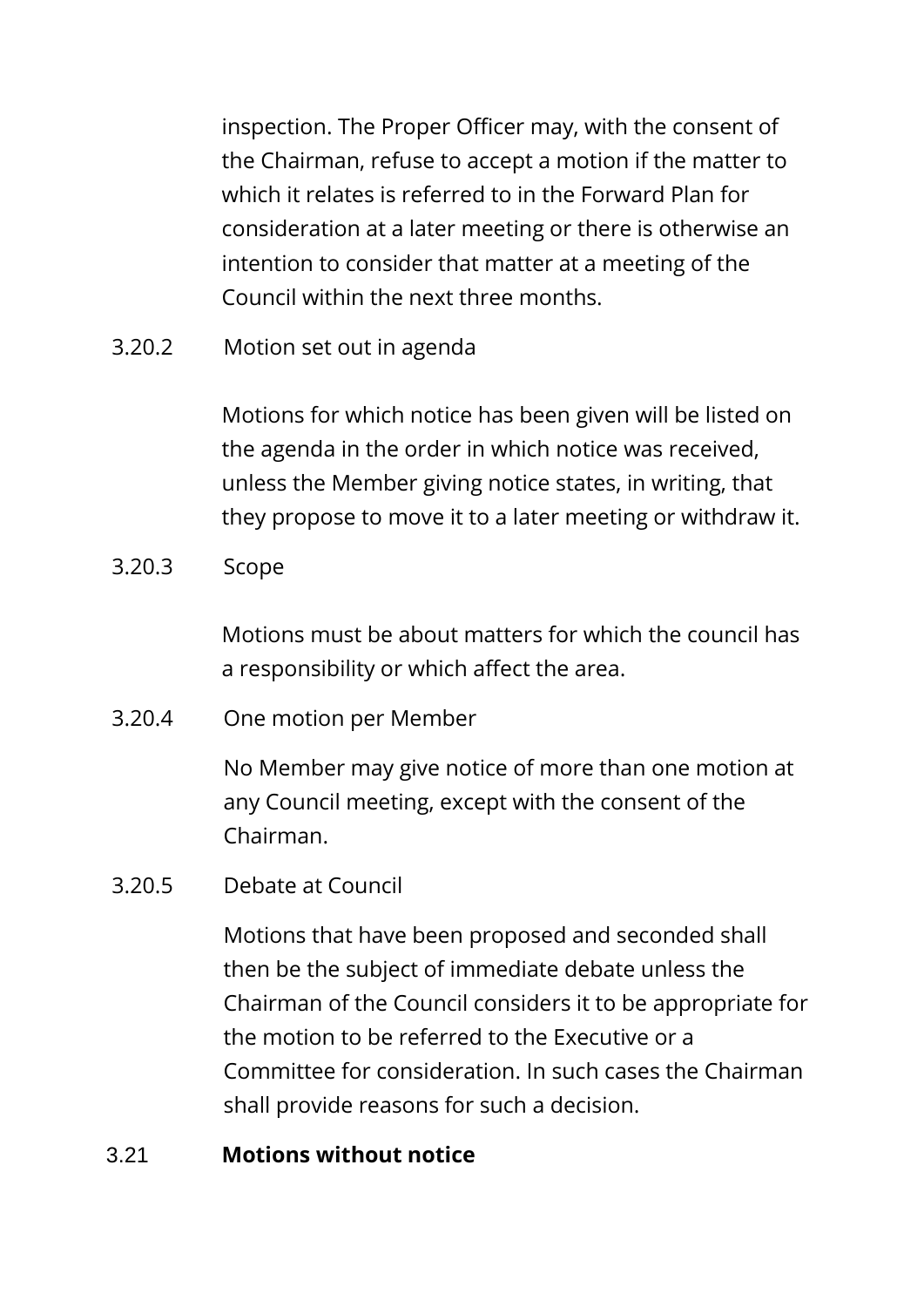- 3.21.1 The following motions may be moved without notice:
	- (a) to appoint a Chairman of the meeting at which the motion is moved;
	- (b) in relation to the accuracy of the minutes;
	- (c) to change the order of business in the agenda;
	- (d) to refer something to an appropriate body or individual;
	- (e) to appoint a Committee or Member arising from an item on the summons for the meeting;
	- (f) to receive reports or adoption of recommendations of Committees or Officers and any resolutions following from them;
	- (g) to withdraw a motion;
	- (h) to amend a motion;
	- (i) to proceed to the next business;
	- (j) that the question be now put;
	- (k) to adjourn a debate;
	- (l) to adjourn a meeting;
	- (m) that the meeting continue beyond 10.00 p.m. in duration;
	- (n) to suspend a particular council procedure rule;
	- (o) to exclude or readmit the public and press in accordance with the Access to Information Rules;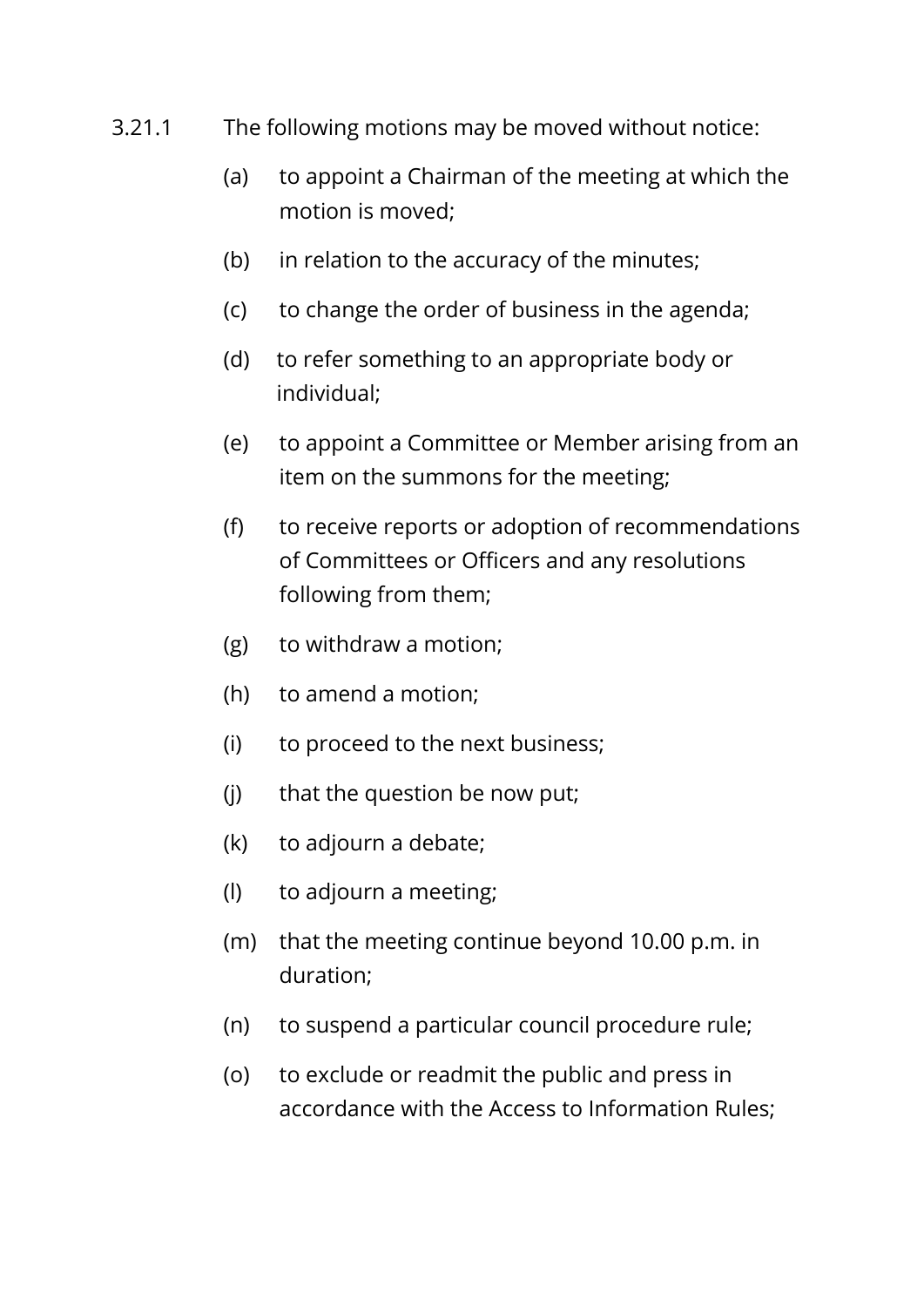- (p) to not hear further a Member named under 3.30.4 or to exclude them from the meeting under 3.30.5; and
- (q) to give the consent of the Council where its consent is required by this Constitution.

#### **3.22 Rules of debate**

3.22.1 No speeches until motion seconded

No speeches may be made after the mover has moved a proposal and explained the purpose of it until the motion has been seconded.

3.22.2 Right to require motion in writing

Unless notice of the motion has already been given, the Chairman may require it to be written down and handed to him or her before it is discussed.

3.22.3 Seconder's speech

When seconding a motion or amendment, a Member may reserve their speech until later in the debate.

3.22.4 Content and length of speeches

Speeches must be directed to the question under discussion or to a personal explanation or point of order. No speech may exceed five minutes without the consent of the Chairman.

3.22.5 When a Member may speak again

A Member who has spoken on a motion may not speak again without the consent of the Chairman whilst it is the subject of debate, except: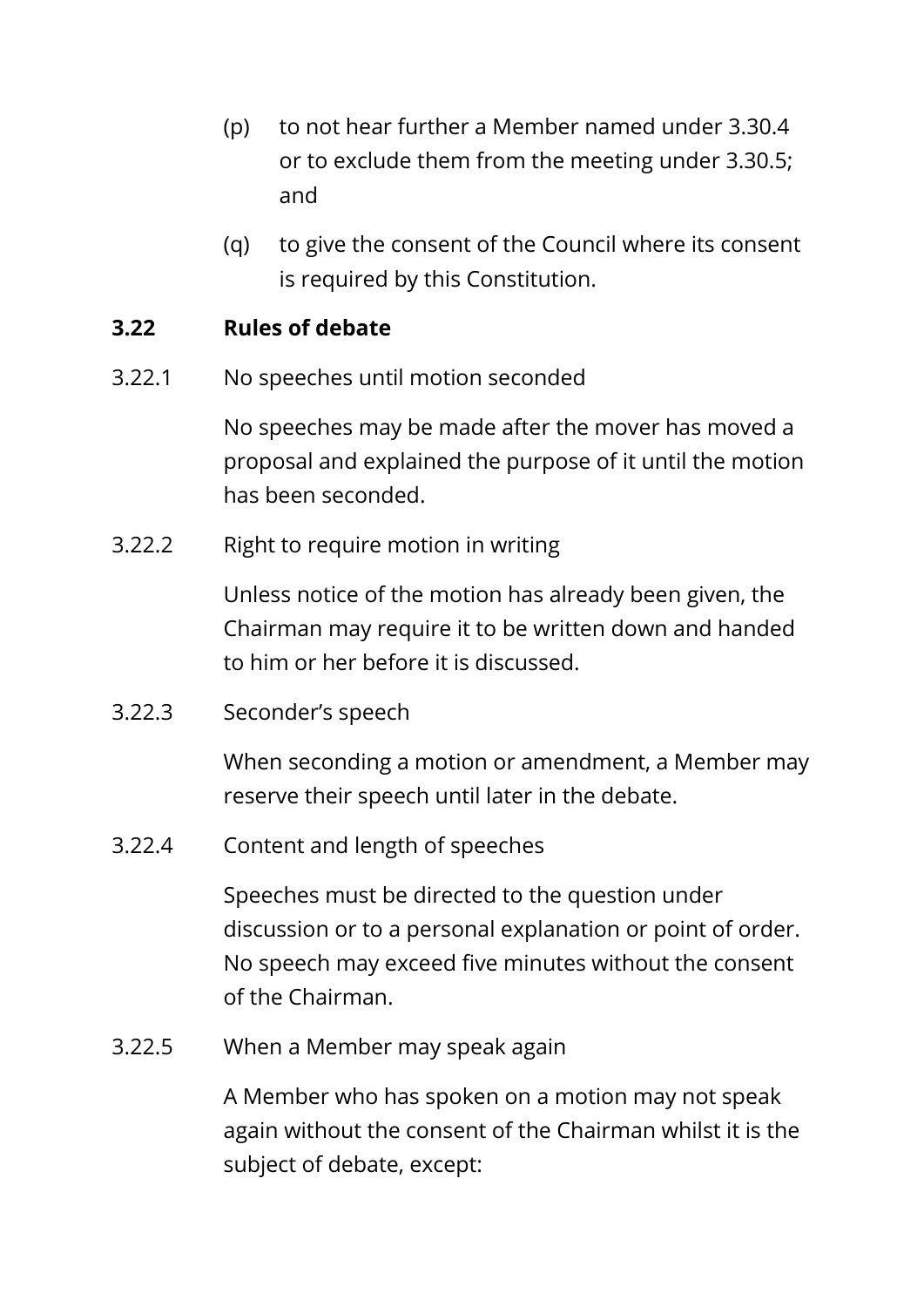- (a) to speak once on an amendment moved by another Member;
- (b) to move a further amendment if the motion has been amended since they last spoke;
- (c) if their first speech was on an amendment moved by another Member, to speak on the main issue (whether or not the amendment on which they spoke was carried);
- (d) in exercise of a right of reply;
- (e) on a point of order; and
- (f) by way of personal explanation.
- 3.22.6 Amendments to motions
	- (a) An amendment to a motion must be relevant to the motion and will either be:
		- (i) to refer the matter to an appropriate body or individual for consideration or reconsideration;
		- (ii) to leave out words;
		- (iii) to leave out words and insert or add others; or
		- (iv) to insert or add words.

as long as the effect of (ii) to (iv) is not to negate the motion.

(b) Only one amendment may be moved and discussed at any one time. No further amendment may be moved until the amendment under discussion has been decided.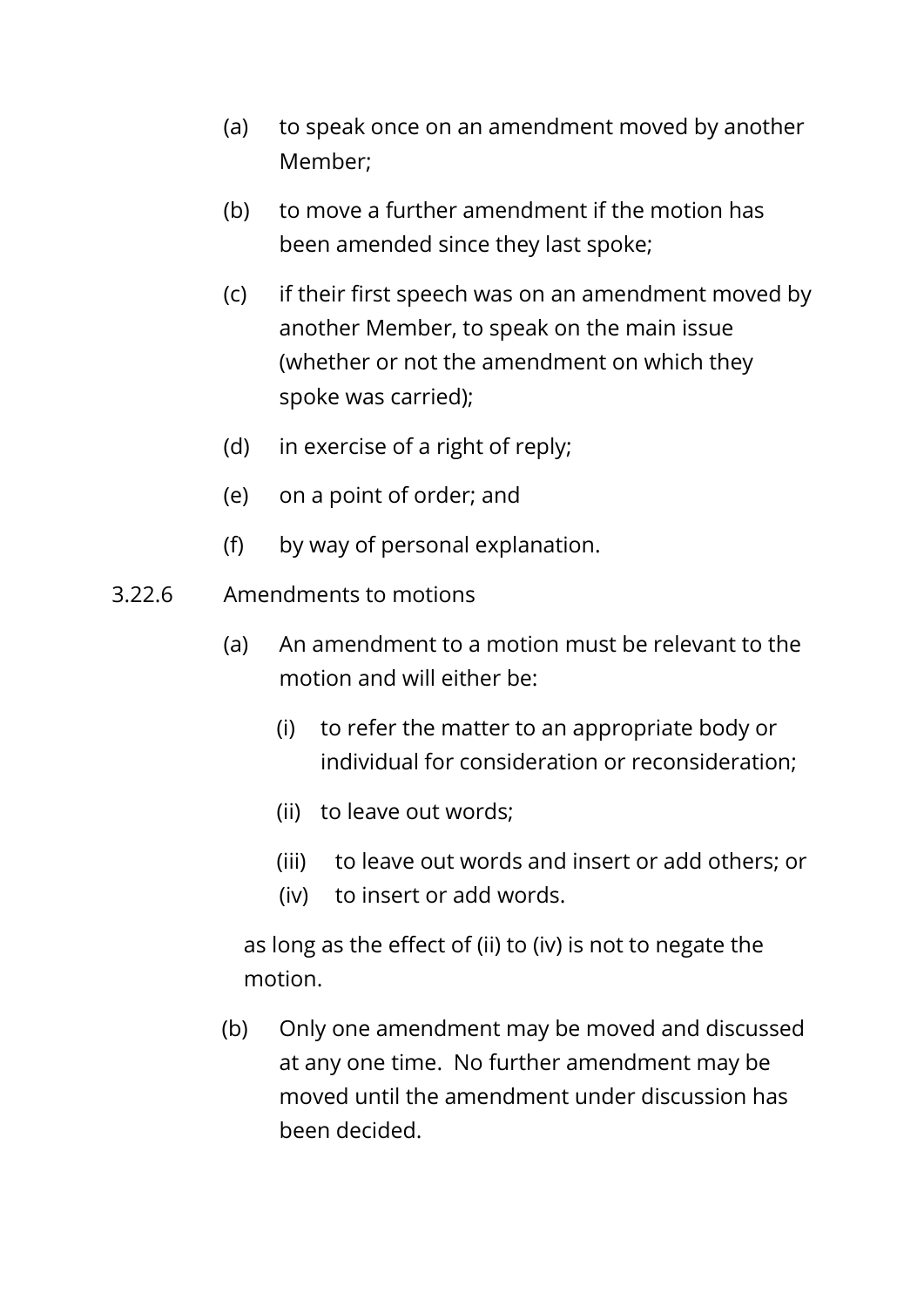- (c) If an amendment is not carried, other amendments to the original motion may be moved.
- (d) If an amendment is carried, the motion as amended takes the place of the original motion. This becomes the substantive motion to which any further amendments are moved.
- (e) After an amendment has been carried, the Chairman will read out the amended motion before accepting any further amendments, or if there are none, put the substantive motion as amended for debate to the vote.
- 3.22.7 Alteration of motion
	- (a) A Member may alter a motion of which they have given notice with the consent of the meeting. The meeting's consent will be signified without discussion.
	- (b) A Member may alter a motion which they have moved without notice with the consent of both the meeting and the seconder. The meeting's consent will be signified without discussion.
	- (c) Only alterations which could be made as an amendment may be made.
- 3.23.8 Withdrawal of motion

A Member may withdraw a motion which they have moved with the consent of both the meeting and the seconder. The meeting's consent will be signified without discussion. No Member may speak on the motion after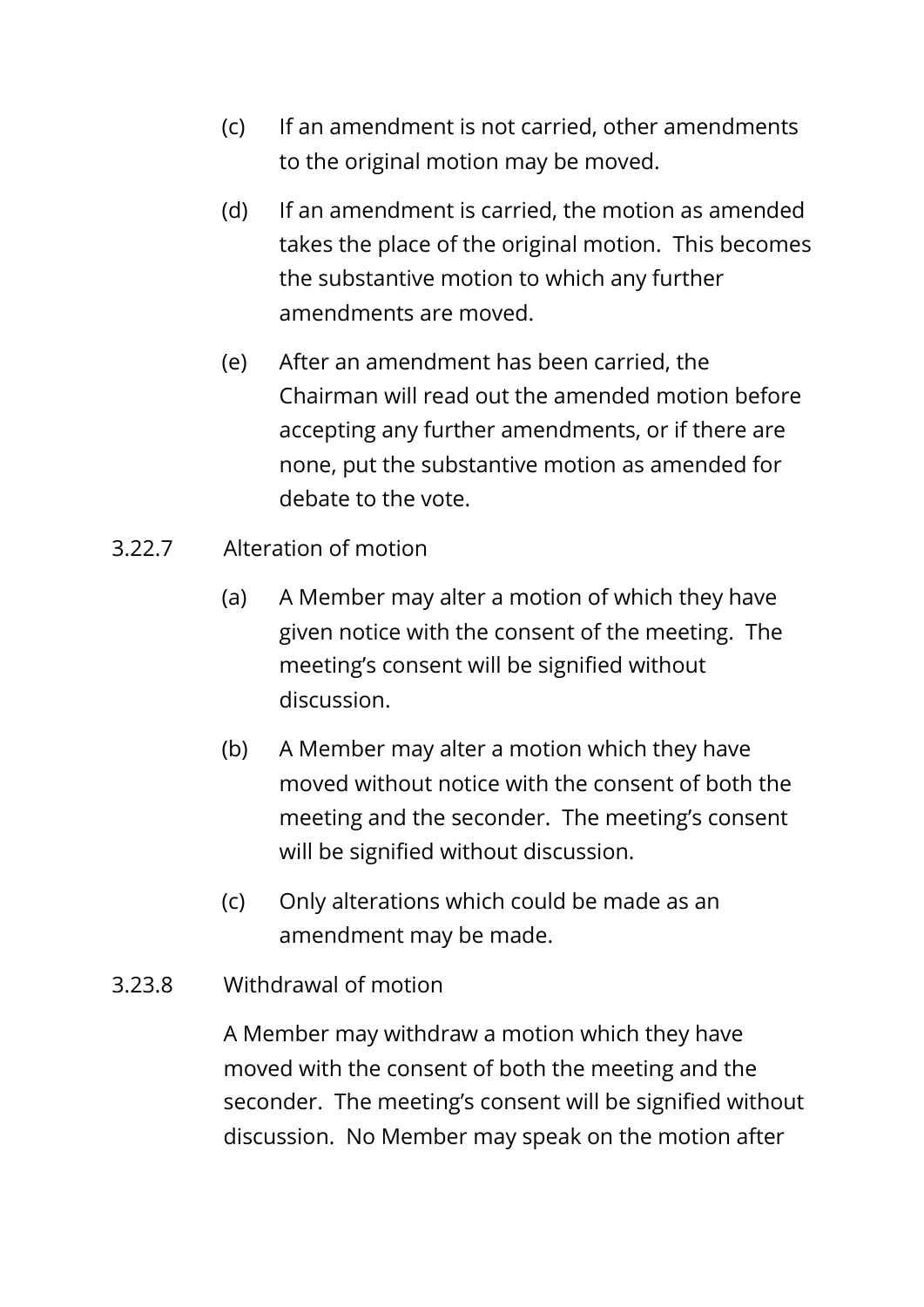the mover has asked permission to withdraw it unless permission is refused.

- 3.23.9 Right of reply
	- (a) The mover of a motion has a right to reply at the end of the debate on the motion, immediately before it is put to the vote.
	- (b) If an amendment is moved, the mover of the original motion has the right of reply at the close of the debate on the amendment, but may not otherwise speak on it.
	- (c) The mover of the amendment has no right of reply to the debate on his or her amendment.
	- (d) A reply under this paragraph will be confined to matters raised in the debate on the motion or amendment.
	- (e) After every reply to which this rule refers, a vote will be taken without further discussion.
- 3.23.10 Motions which may be moved during debate

When a motion is under debate, no other motion may be moved except the following procedural motions:

- (a) to withdraw a motion;
- (b) to amend a motion;
- (c) that the subject of debate:
	- (i) be referred to the appropriate forum for consideration; or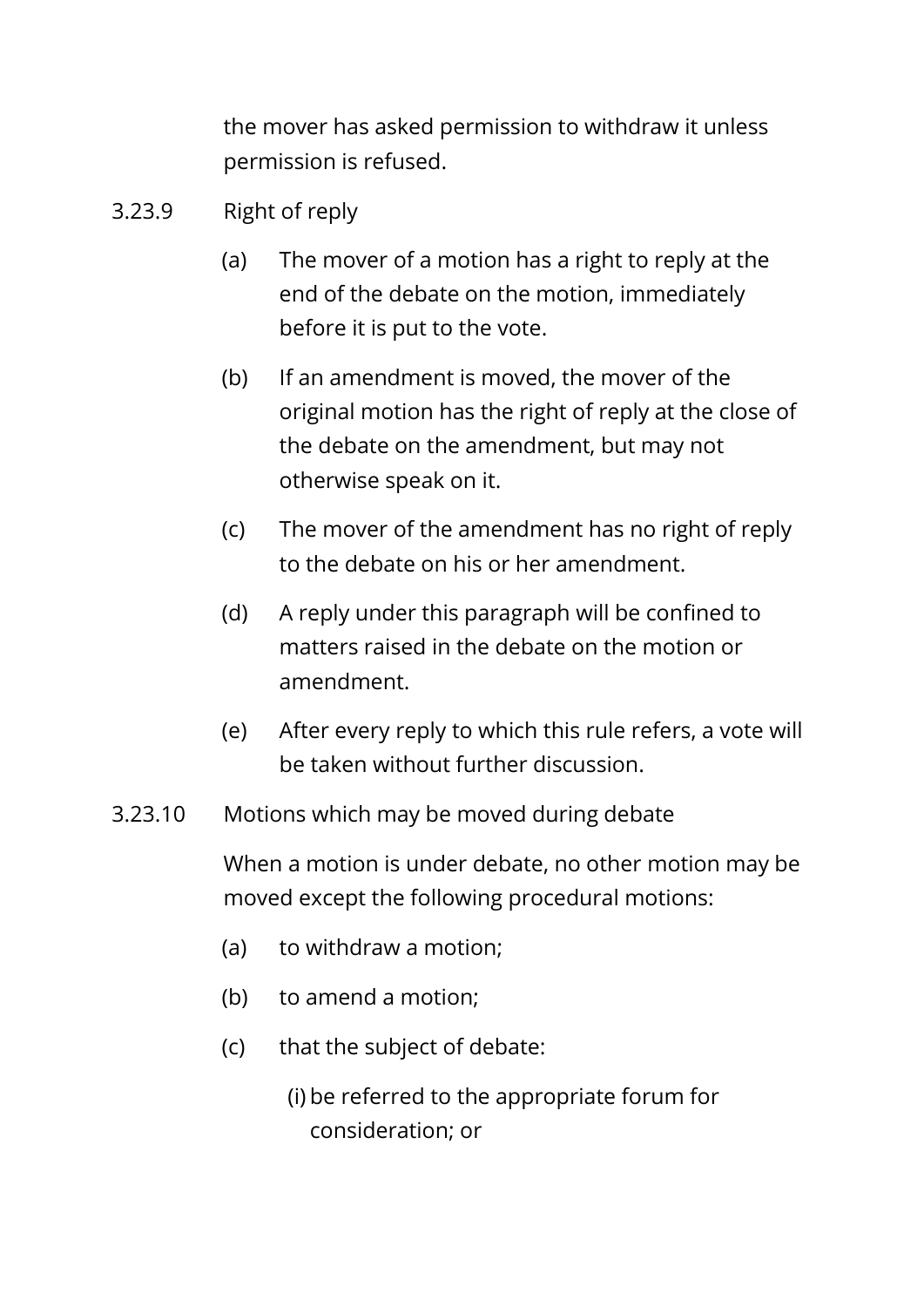- (ii) be referred back to the appropriate forum for further consideration.
- (d) that the meeting continue beyond 10.00 p.m. in duration;
- (e) to adjourn the debate
- (f) to adjourn a meeting
- (g) to exclude the public and press in accordance with the Access to Information Rules; and
- (h) to not hear further a Member named under Rule 3.30.4 or to exclude them from the meeting under Rule 3.30.5.

Any of the motions under paragraph 3.23.10 of these Rules will not take away from the mover of the original motion the right to reply.

- 3.24.11 Closure motions
	- (a) A Member may move, without comment, the following motions at the end of a speech of another Member:
		- (i) to proceed to the next business;
		- (ii) that the question be now put;
		- (iii) to adjourn a debate; or
		- (iv) to adjourn a meeting.
	- (b) If a motion "to proceed to next business" or "that the question be now put" is seconded and the Chairman thinks the item has been sufficiently discussed, they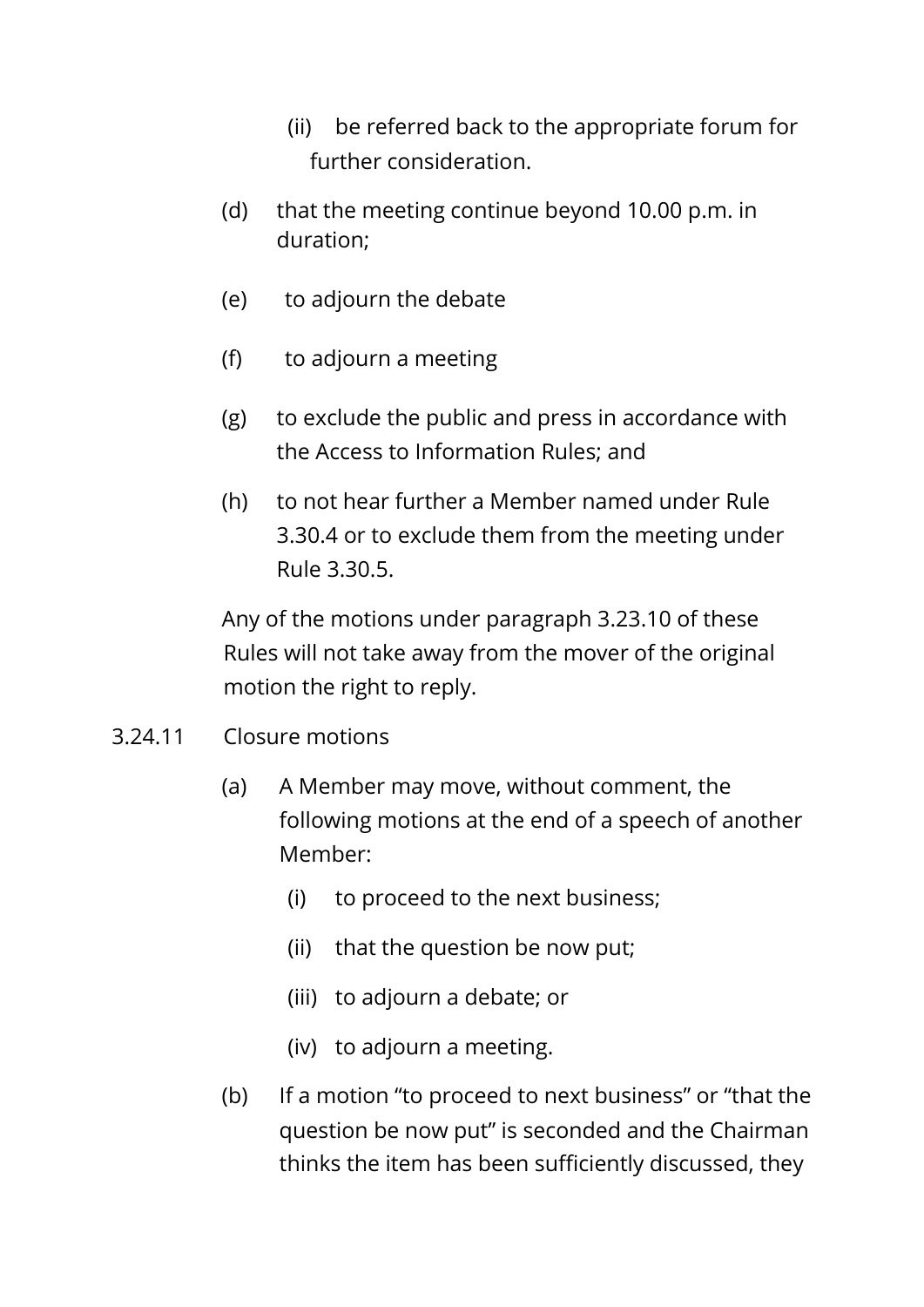will put the closure motion to the vote. If it is passed, the Chairman will give the mover of the original motion a right of reply and then put the original motion to the vote.

(c) If a motion "to adjourn the debate" or "to adjourn the meeting" is seconded and the Chairman thinks the item has not been sufficiently discussed and cannot reasonably be so discussed on that occasion, they will put the procedural motion to the vote without giving the mover of the original motion the right of reply.

## 3.24.12 Point of order

A Member may raise a point of order at any time. The Chairman will hear them immediately. A point of order may only relate to an alleged breach of these Council Rules of Procedure or the law. The Member must indicate the rule of law and the way in which they consider it has been broken. The ruling of the Chairman on the matter will be final.

### 3.24.13 Personal explanation

A Member may make a personal explanation at any time. A personal explanation may only relate to some material part of an earlier speech by the Member which may appear to have been misunderstood in the present debate. The ruling of the Chairman on the admissibility of a personal explanation will be final.

### **3.25 Previous decisions and motions**

3.25.1 Motion to rescind a previous decision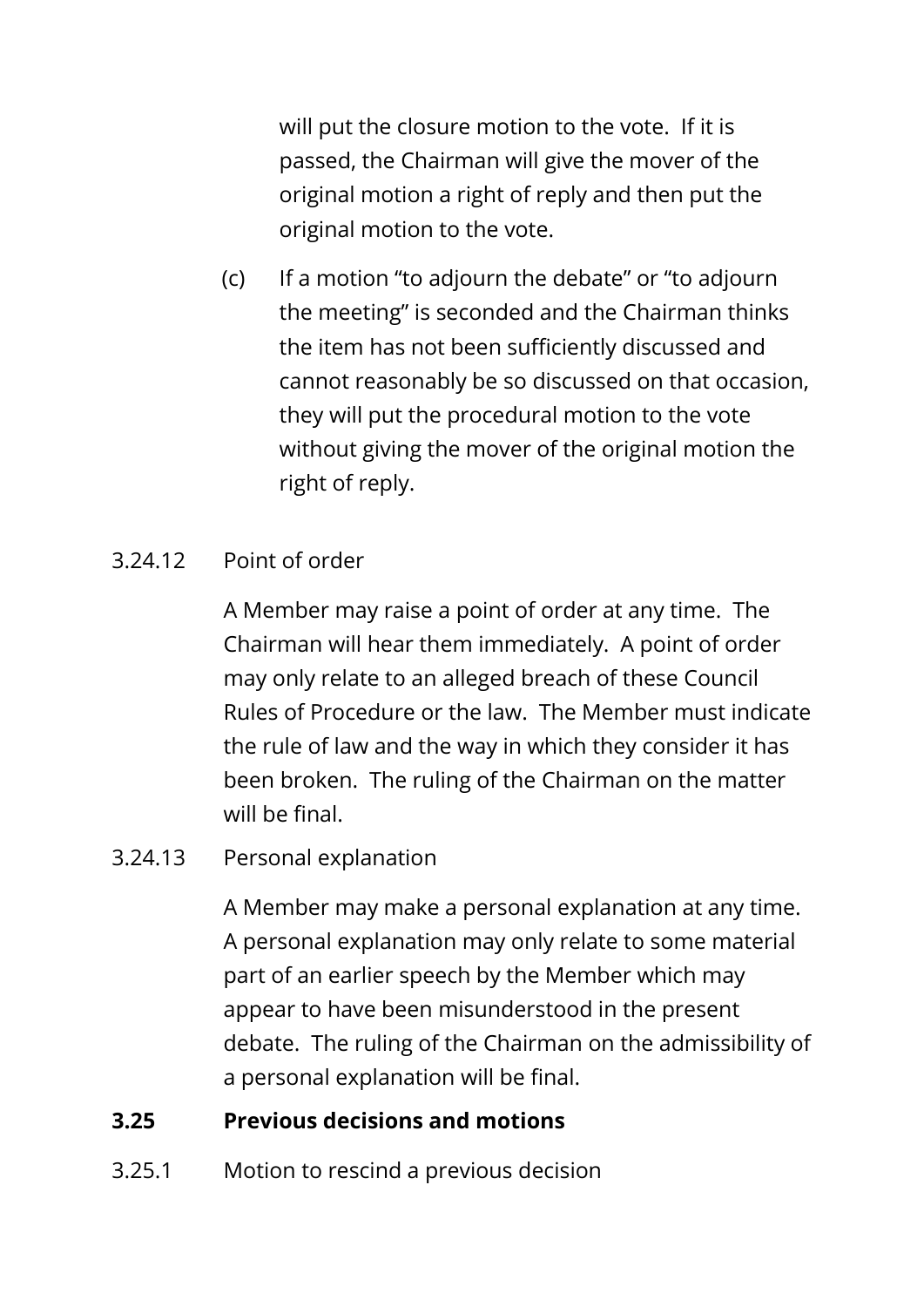A motion or amendment to rescind a decision made at a meeting of Council within the past six months cannot be moved unless the notice of motion is signed by at least 25 Members. The restrictions contained in 3.25 do not apply to:

- (a) A recommendation contained in a referral from the Executive or any Committee to the Council;
- (b) A recommendation contained in a report presented individually or collectively by Chief Officers.
- 3.25.2 Motion similar to one previously rejected

A motion or amendment in similar terms to one that has been rejected at a meeting of Council in the past six months cannot be moved unless the notice of motion or amendment is signed by at least 25 Members. Once the motion or amendment is dealt with, no one can propose a similar motion or amendment for six months.

## **3.26 Voting**

3.26.1 Majority

Unless this Constitution provides otherwise, any matter will be decided by a simple majority of those Members voting and present in the room at the time the question was put.

3.26.2 Chairman's casting vote

If there are equal numbers of votes for and against, the Chairman will have a second or casting vote. There will be no restriction on how the Chairman chooses to exercise a casting vote.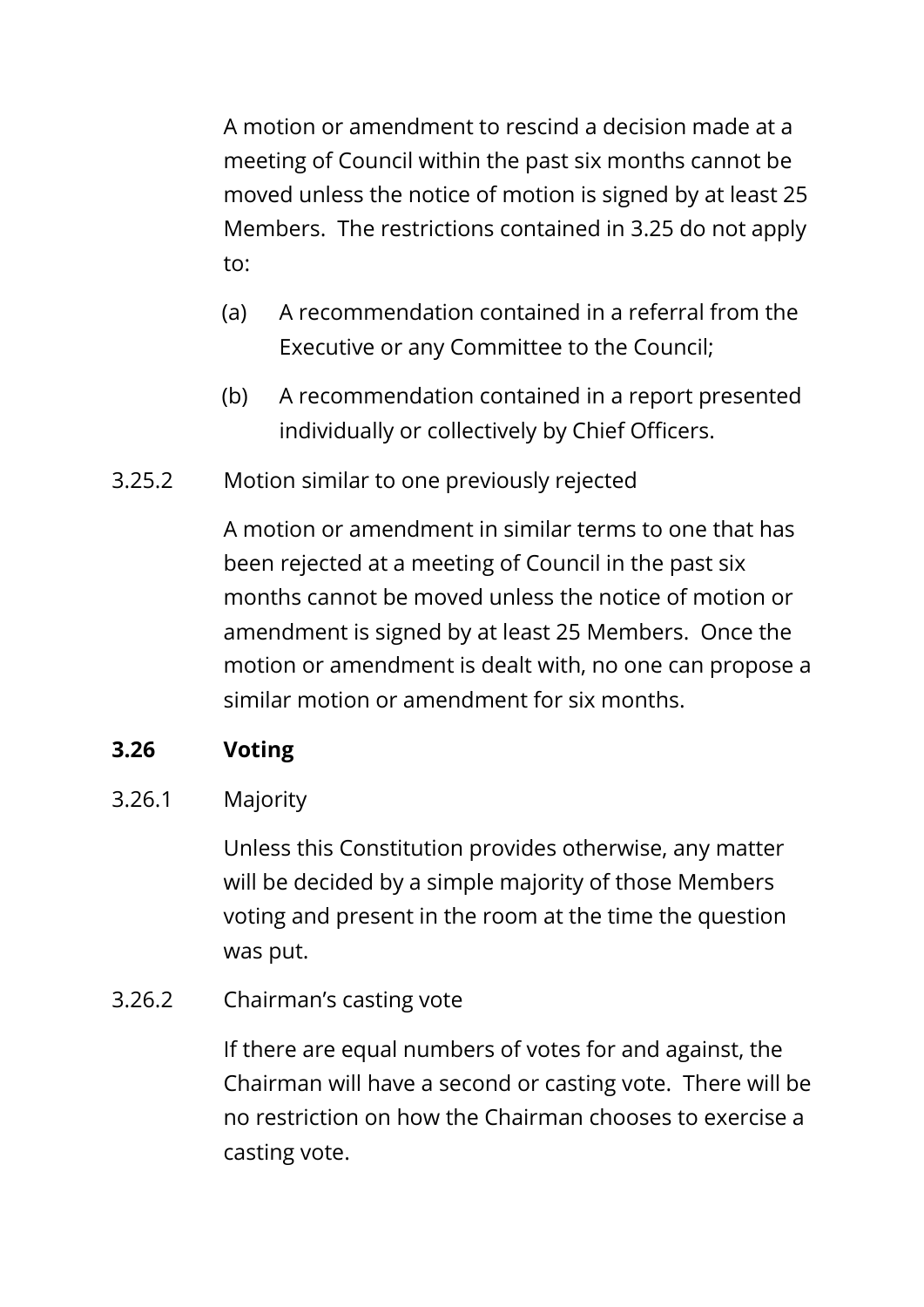#### 3.26.3 Show of hands

The Chairman will take the vote by show of hands asking Members to indicate whether they are for, against or abstain, unless a ballot or recorded vote is taken in line with paragraph 3.26.4 and 3.26.5.

#### 3.26.4 Ballots

The vote will take place by ballot if five Members present at the meeting demand it. The Chairman will announce the numerical result of the ballot immediately once the result is known.

#### 3.26.5 Recorded vote

If five Members present at the meeting demand it, the names for and against the motion or amendment or abstaining from voting will be taken down in writing and entered into the minutes. A demand for a recorded vote will override a demand for a ballot.

#### 3.26.6 There will also be a recorded vote when required by law.

This includes that a recorded vote will be required at a meeting of the Council on motions, amendments or substantive motions relating to the approval of the Budget or setting of council tax, whereby there shall be recorded in the minutes the names of the Members who cast a vote for the motion/amendment or against the motion/amendment or who abstained from voting. As this is a mandatory standing order under the Local Authorities (Standing Orders) (England) (Amendment) Regulations 2014, it cannot be suspended under paragraph 3.32.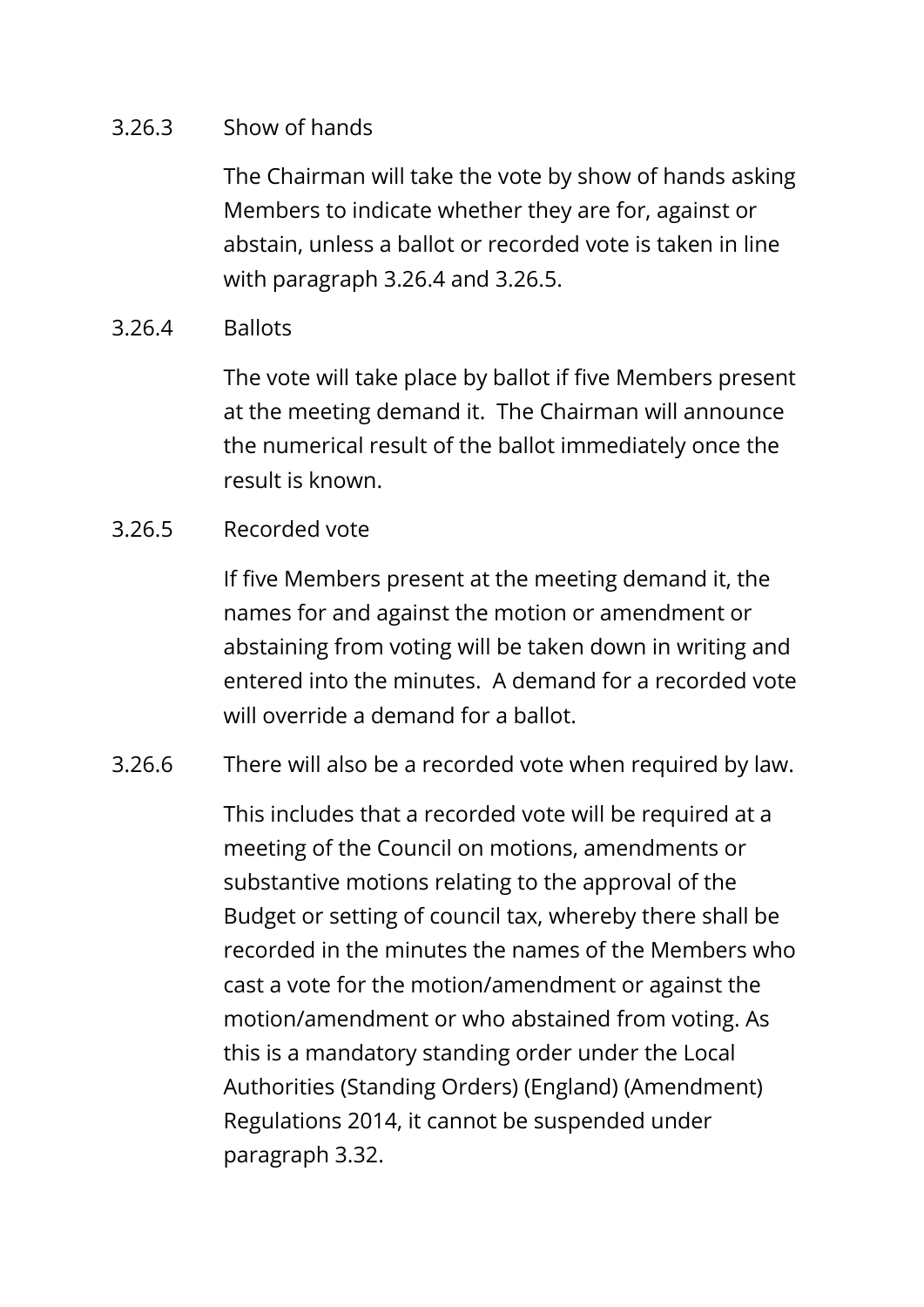#### 3.26.7 Right to require individual vote to be recorded

Where any Member requests it immediately after the vote is taken, their vote will be so recorded in the minutes to show whether they voted for or against the motion or abstained from voting.

- 3.26.8 Voting on appointments
	- (a) If there are more than two people nominated for any position to be filled and there is not a clear majority of votes in favour of one person, then the name of the person with the least number of votes will be taken off the list and a new vote taken. The process will continue until there is a majority of votes for one person.
	- (b) In the event that the removal of persons jointly having fewest of votes would result in only one candidate remaining (and that candidate does not have a majority), the above provision will not apply and the Chief Executive (or their representative) will draw lots to determine which of the candidates with fewest votes will proceed to the next round.
	- (c) In the event of there being an equality of votes for the final two candidates, lots will be drawn by the Chief Executive (or their representative) to decide which person is elected.

### **3.27 Minutes**

### 3.27.1 Signing the minutes

The Chairman will sign the minutes of the proceedings at the next suitable meeting. The Chairman will move that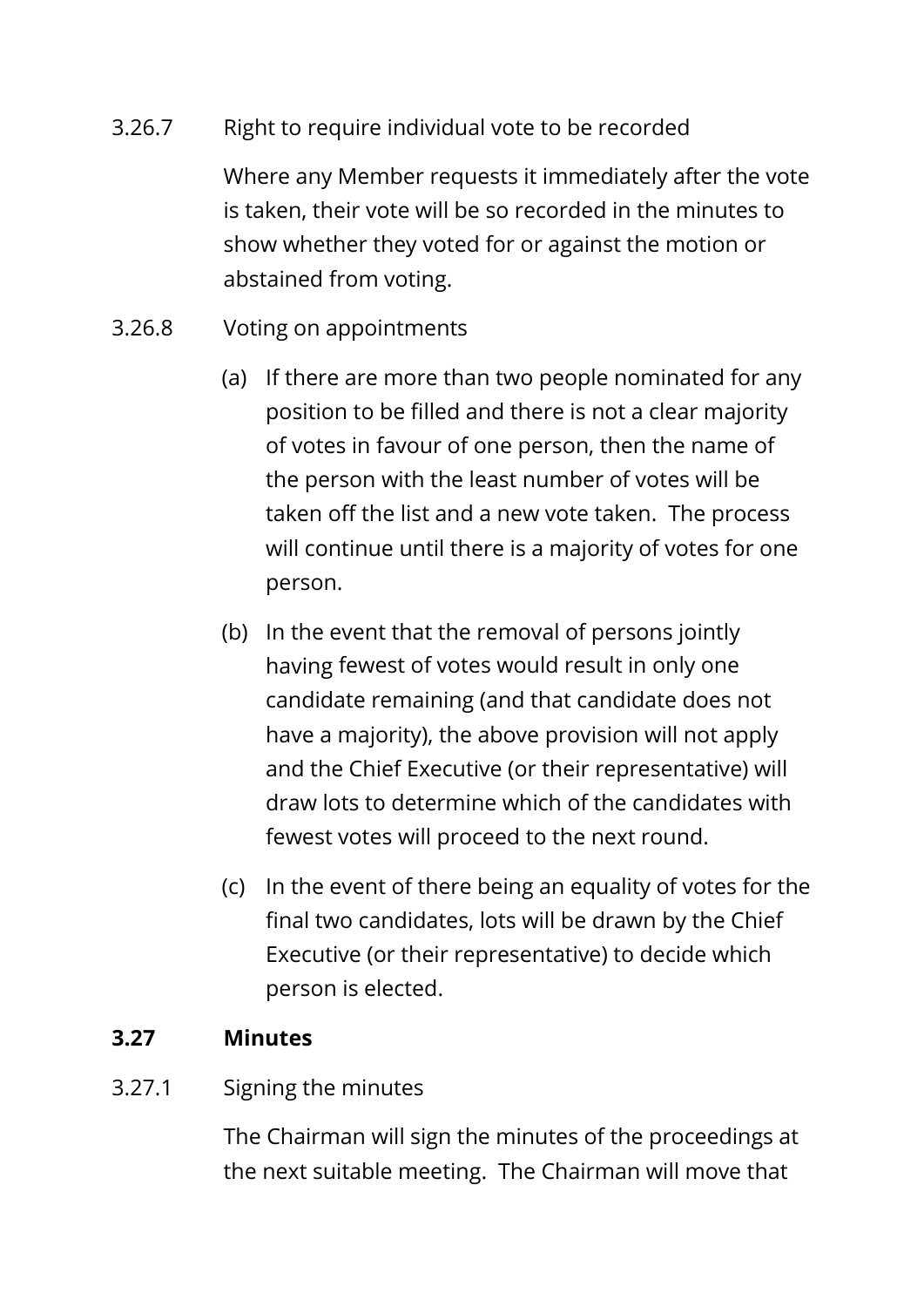the minutes of the previous meeting be signed as a correct record and will seek a seconder. The only part of the minutes that can be discussed is their accuracy.

3.27.2 No requirement to sign minutes of previous meeting at an Extraordinary Meeting

> Where in relation to any meeting, the next meeting for the purpose of signing the minutes is a meeting called under paragraph 3 of schedule 12 to the Local Government Act 1972 (an ), then the next following meeting (being a meeting called otherwise than under that paragraph) will be treated as a suitable meeting for the purposes of paragraph 41(1) and (2) of schedule 12 relating to signing of minutes.

#### 3.27.3 Form of minutes

Minutes will contain all motions and amendments in the exact form and order the Chairman put them.

### **3.28 Record of attendance**

3.28.1 All Members present during the whole or part of a meeting will be recorded as having been present by Democratic Services.

### **3.29 Exclusion of public**

3.29.1 Members of the public and press may only be excluded either in accordance with the Access to Information Rules in Section 12 of this Constitution or paragraph 3.31 (Disturbance by Public).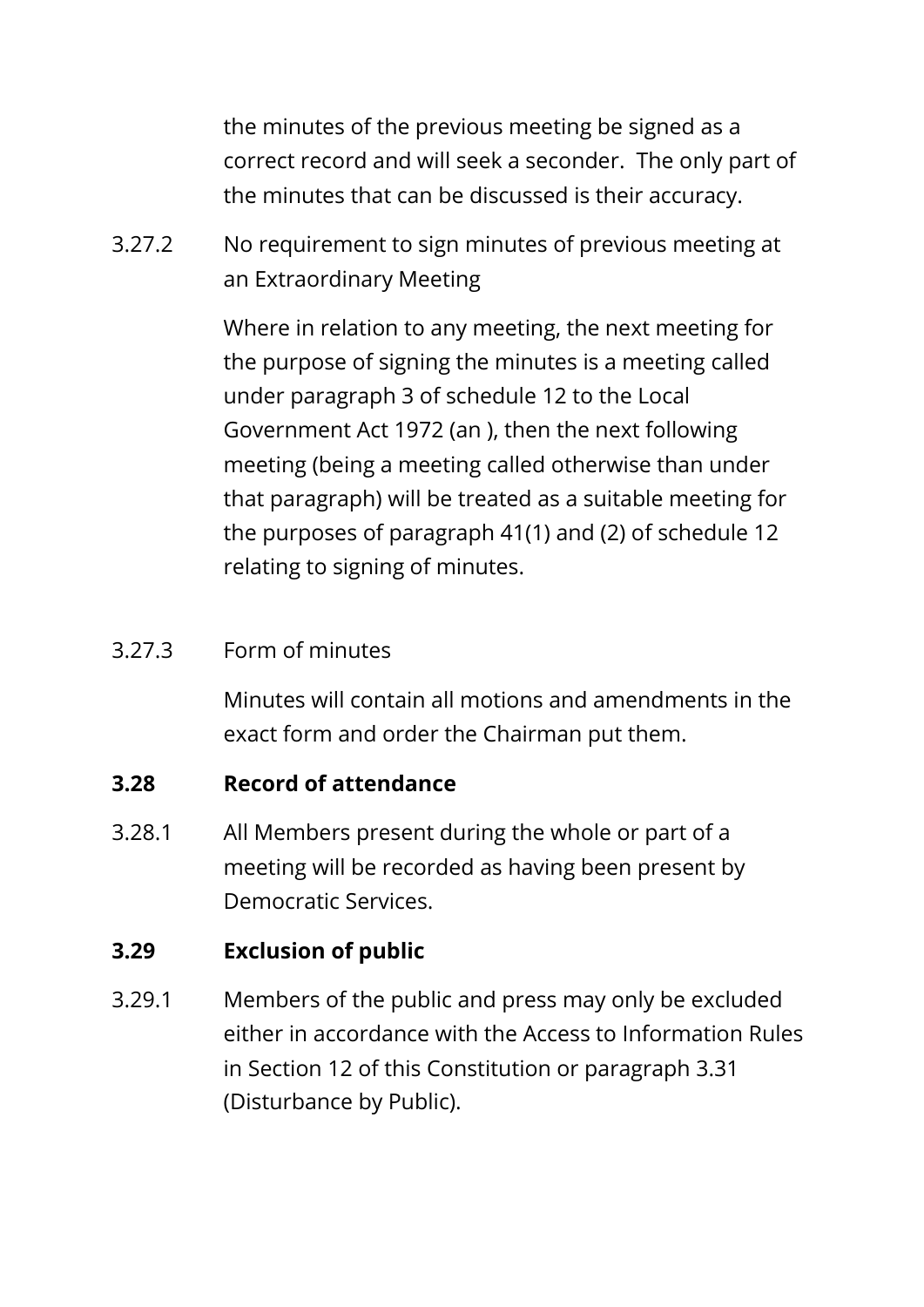#### **3.30 Members' conduct**

#### 3.30.1 Speaking at Meetings

When a Member wishes to speak at Council they must notify their request by hand and address the meeting through the Chairman. If more than one Member signifies their intention to speak, the Chairman will ask one to speak. Other Members must remain silent whilst a Member is speaking unless they wish to make a point of order or a point of personal explanation.

3.30.2 Respect for the Chairman

When the Chairman calls for order during a debate, any Member speaking at the time must stop. The meeting must be silent.

3.30.3 Member not to be heard further

If a Member persistently disregards the ruling of the Chairman by behaving improperly or offensively or deliberately obstructs business, the Chairman may move that the Member be not heard further. If seconded, the motion will be voted on without discussion.

3.30.4 Member to leave the meeting

If the Member continues to behave improperly after such a motion is carried, the Chairman may move that either the Member leaves the meeting or that the meeting is adjourned for a specified period. If seconded, the motion will be voted on without discussion.

3.30.5 General disturbance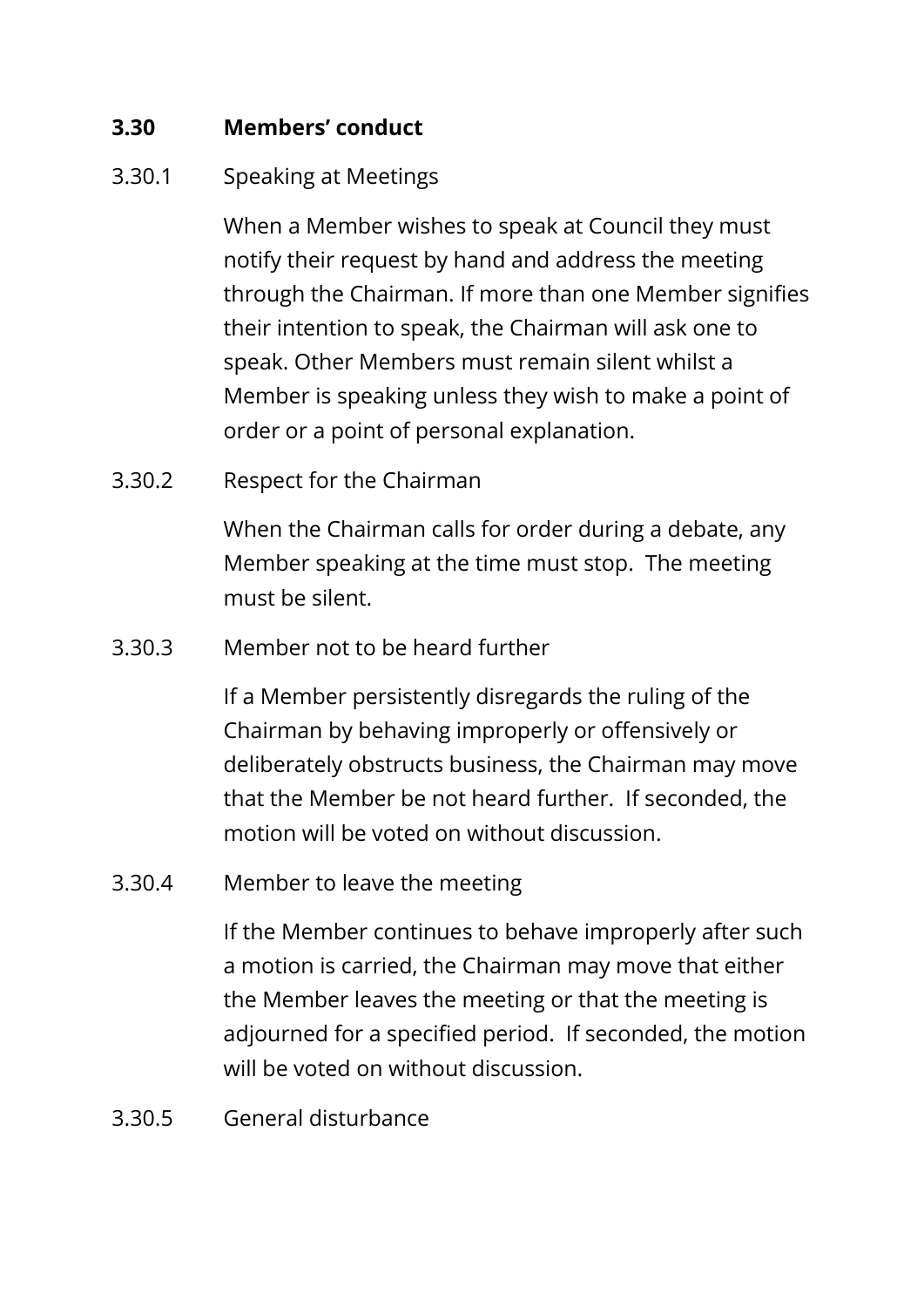If there is a general disturbance making orderly business impossible, the Chairman may adjourn the meeting for as long as they reasonably think is necessary.

## **3.31 Disturbance by public**

3.31.1 Removal of member of the public

If a member of the public interrupts proceedings, the Chairman will warn the person concerned. If they continue to interrupt, the Chairman will order their removal from the meeting room.

3.31.2 Clearance of part of meeting room

If there is a general disturbance in any part of the meeting room open to the public, the Chairman may call for that part to be cleared. The Chairman may without debate or resolution adjourn the meeting to allow removal to take place.

# **3.32 Suspension and amendment of council procedure rules**

#### 3.32.1 Suspension

All of these Council Rules of Procedure except paragraph 3.26.5, 3.26.6, 3.27.2 and 3.29 may be suspended by motion on notice or without notice if at least one half of the whole number of Members of the Council are present. Suspension can only be for the duration of the meeting.

#### 3.32.2 Amendment